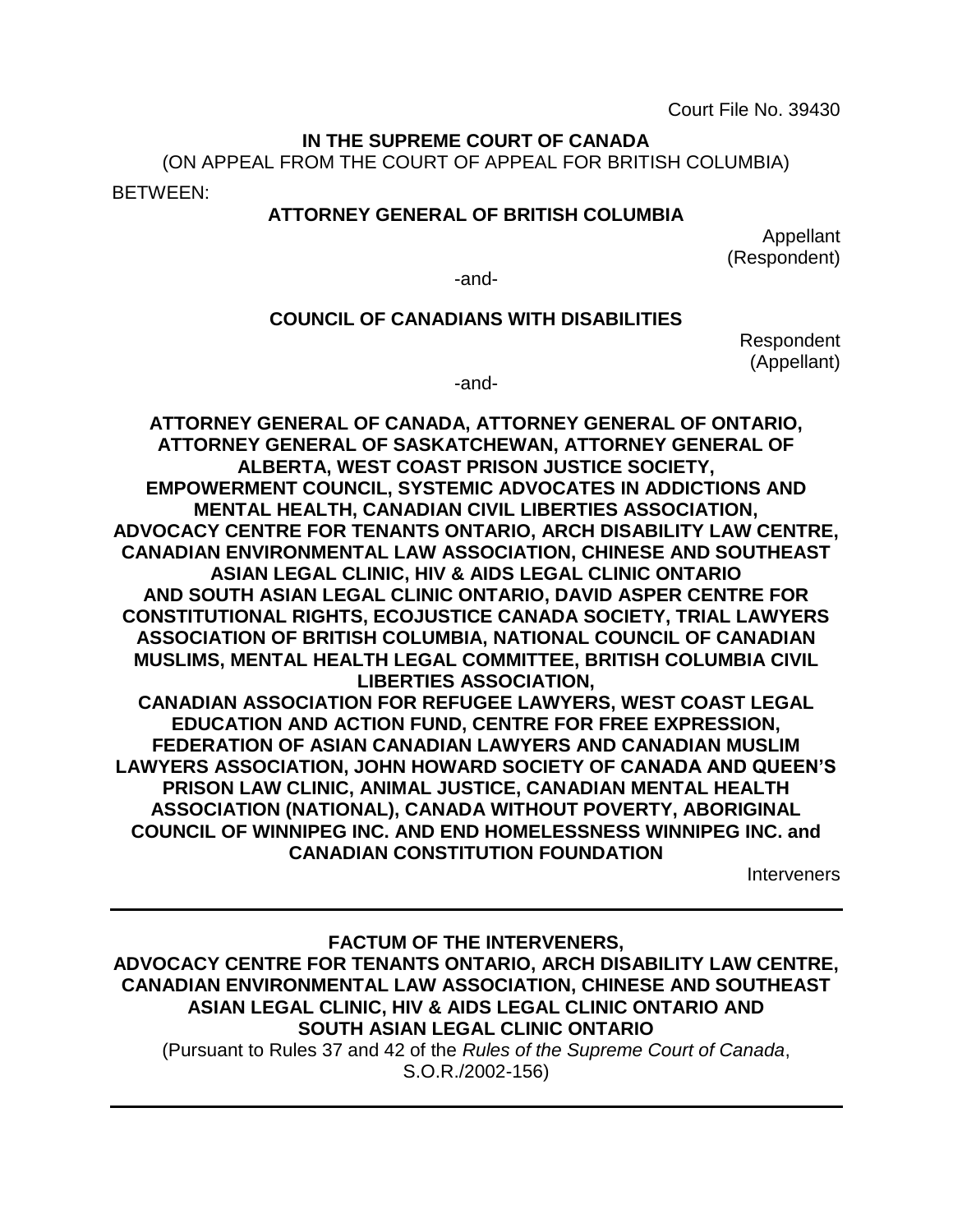#### **ARCH Disability Law Centre**

55 University Avenue, 15<sup>th</sup> Floor Toronto, ON M5J 2H7

#### **Mariam Shanouda Jessica De Marinis**

Tel: 416.482.8255 Ext. 2224 416.482.8255 Ext. 2232 Fax.: 416.482.2981 Email: [shanoum@lao.on.ca](mailto:shanoum@lao.on.ca) [demarij@lao.on.ca](mailto:demarij@lao.on.ca)

Counsel for the Interveners, Advocacy Centre for Tenants Ontario, ARCH Disability Law Centre, Canadian Environmental Law Association, Chinese and Southeast Asian Legal Clinic, HIV and AIDS Legal Clinic Ontario and South Asian Legal Clinic Ontario

ORIGINAL TO: **Registrar** Supreme Court of Canada 301 Wellington Street Ottawa, ON K1A 0J1

#### COPY TO:

#### **Attorney General of British Columbia**

Legal Services Branch 1301 – 865 Hornby Street Vancouver, BC V6Z 2G3

## **Mark Witten**

**Emily Lapper** Tel: 604.660.3093 Fax.: 604.660.2636 Email: [mark.witten@gov.bc.ca](mailto:mark.witten@gov.bc.ca) [emily.lapper@gov.bc.ca](mailto:emily.lapper@gov.bc.ca)

Counsel for the Appellant, Attorney General of British Columbia

#### **Borden Ladner Gervais LLP**

1300 - 100 Queen Street Ottawa, ON K1P 1J9

#### **Nadia Effendi**

Tel: 613.787.3562 Fax: 613.230.8842

Email: [neffendi@blg.com](mailto:neffendi@blg.com)

Agent for the Interveners, Advocacy Centre for Tenants Ontario, ARCH Disability Law Centre, Canadian Environmental Law Association, Chinese and Southeast Asian Legal Clinic, HIV and AIDS Legal Clinic Ontario and South Asian Legal Clinic Ontario

## **Gib Van Ert Law**

148 Third Avenue Ottawa, ON K1S 2K1

#### **Dahlia Shuhaibar**

Tel: 613.501.5350 Fax.: 613.651.0304 Email: [dahlia@gibvanertlaw.com](mailto:dahlia@gibvanertlaw.com)

Agent for the Appellant, Attorney General of British Columbia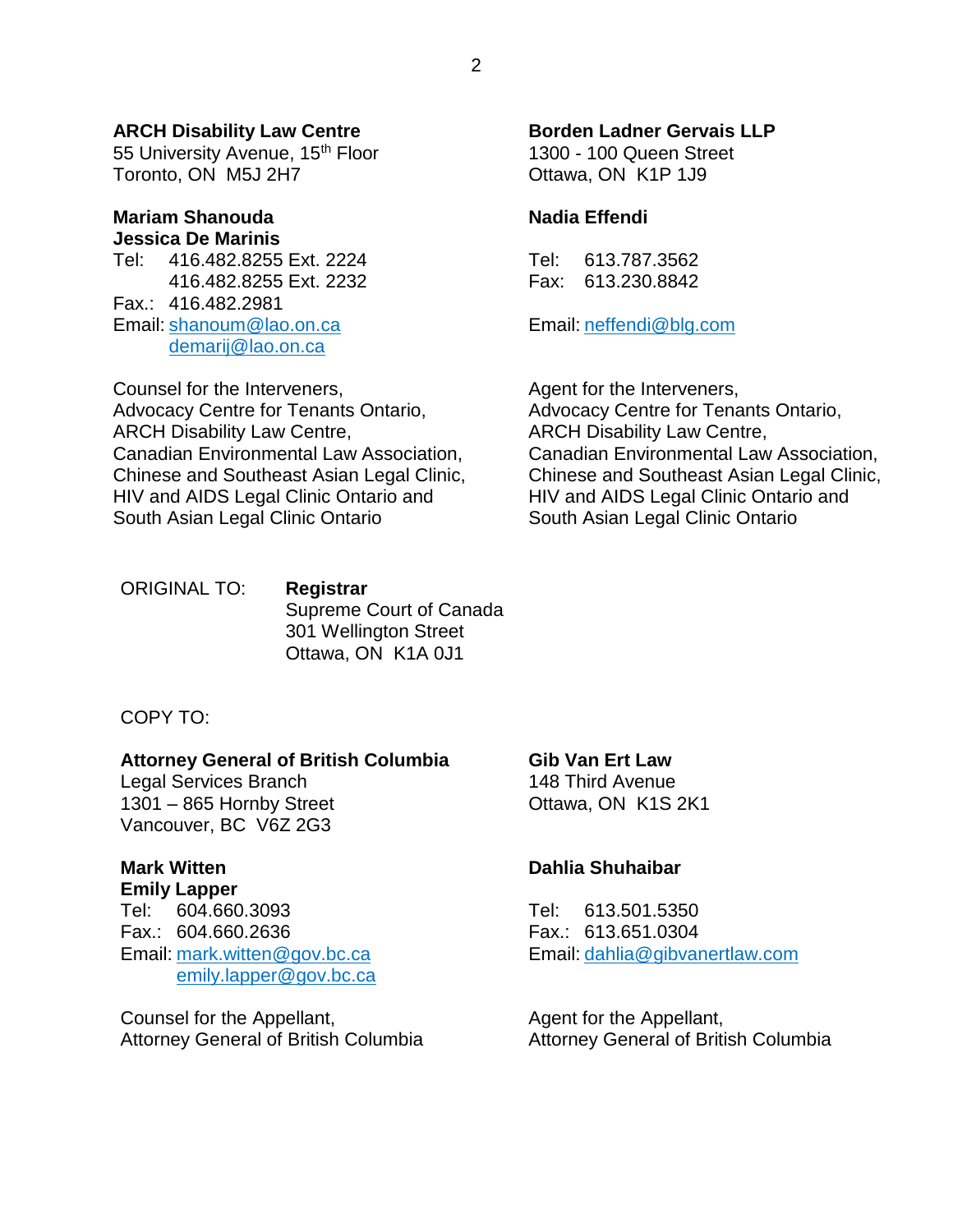#### **McCarthy Tétrault LLP**

2400 – 745 Thurlow Street Vancouver, BC V6E 0C5

#### **Michael A. Feder, Q.C. Katherine Booth Kevin Love**

Tel: 604.643.5983 Fax: 604.622.5614 Email: [mfeder@mccarthy.ca](mailto:mfeder@mccarthy.ca) [kbooth@mccarthy.ca](mailto:kbooth@mccarthy.ca) [klove@clasbc.net](mailto:klove@clasbc.net)

Counsel for the Respondent, Council for Canadians with Disabilities

#### **Attorney General of Canada**

Department of Justice, National Litigation Sector 400 – 120 Adelaide Street West Toronto, ON M5H 1T1

#### **Christine Mohr**

Tel: 416.953.9546 Fax: 416.952.4518 Email: [christine.mohr@justice.gc.ca](mailto:christine.mohr@justice.gc.ca)

Counsel for the Intervener, Attorney General of Canada

#### **Attorney General of Ontario**

Constitution Law Branch 720 Bay Street, 4<sup>th</sup> Floor Toronto, ON M7A 2S9

#### **Yashoda Ranganathan David Tortell**

Tel: 647.637.0883 Fax: 416.326.4015 Email: [yashoda.ranganathan@ontario.ca](mailto:yashoda.ranganathan@ontario.ca)

Counsel for the Intervener, Attorney General of Ontario

#### **Borden Ladner Gervais LLP** 1300 - 100 Queen Street

Ottawa, ON K1P 1J9

#### **Nadia Effendi**

Tel: 613.787.3562 Fax: 613.230.8842 Email: [neffendi@blg.com](mailto:neffendi@blg.com)

Agent for the Respondent, Council for Canadians with Disabilities

#### **Attorney General of Canada**

Department of Justice Civil Litigation Section 50 O'Connor Street, 5<sup>th</sup> Floor Ottawa, ON K1A 0H8

#### **Christopher M. Rupar**

Tel: 416.941.2351 Fax: 613.954.1920 Email: [christopher.rupar@justice.gc.ca](mailto:christopher.rupar@justice.gc.ca)

Agent for the Intervener, Attorney General of Canada

#### **Power Law**

1103 – 130 Albert Street Ottawa, ON K1P 5G4

#### **Maxine Vincelette**

Tel: 613.702.5573 Fax: 613.702.5566 Email: [mvincelette@juristespower.ca](mailto:mvincelette@juristespower.ca)

Agent for the Intervener, Attorney General of Ontario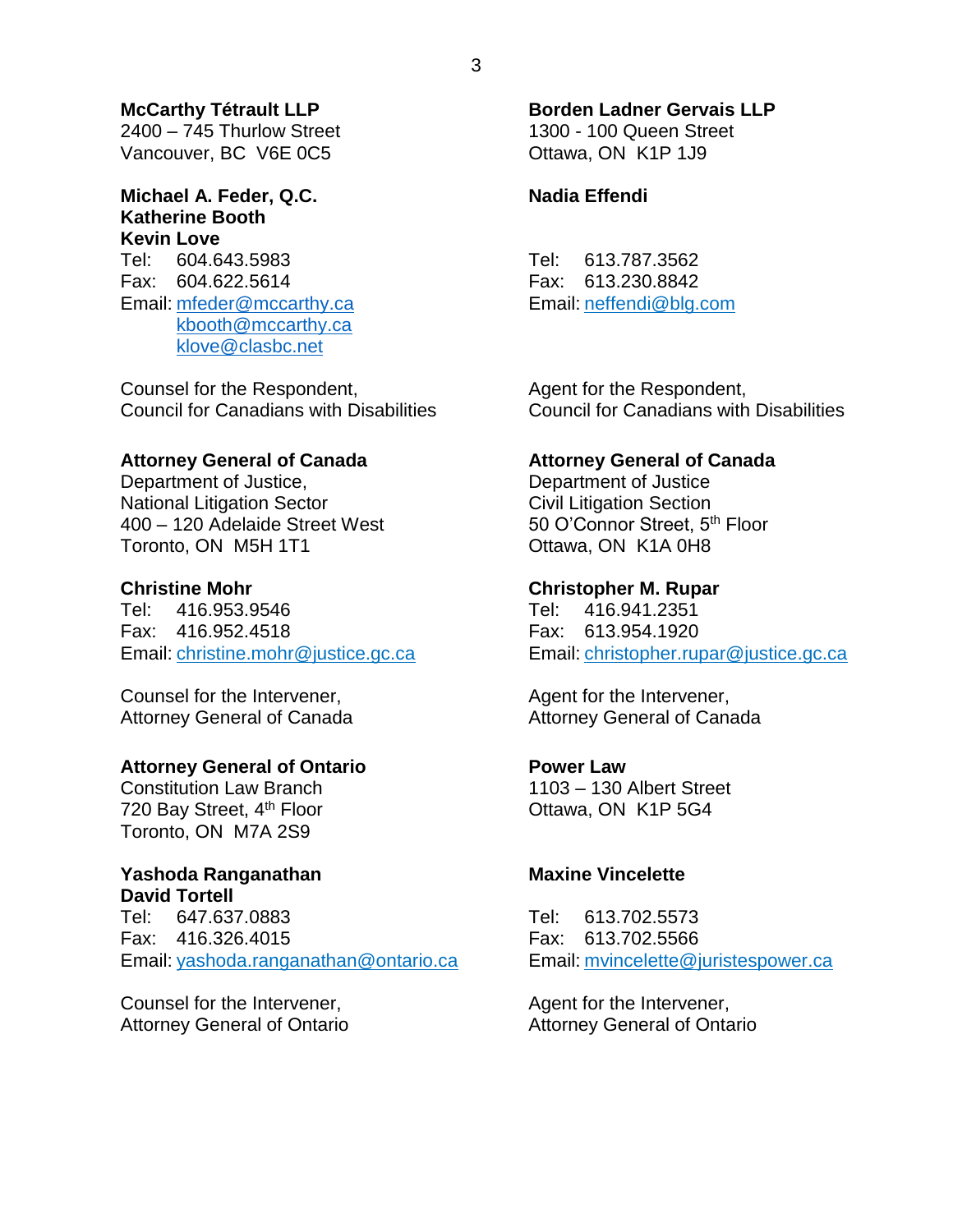#### **Attorney General of Saskatchewan**

820 – 1874 Scarth Street Regina, SK S4P 4B3

#### **Sharon H. Pratchler, Q.C.**

Tel: 306.787.5584 Fax: 306.787.9111 Email: [Sharon.pratchler2@gov.sk.ca](mailto:Sharon.pratchler2@gov.sk.ca)

Counsel for the Intervener, Attorney General of Saskatchewan

#### **Alberta Justice Constitutional and Aboriginal Law**

1000, 10025 – 102A Avenue Edmonton, AB T5J 2Z2

## **Leah M. McDaniel**

Tel: 780.422.7145 Fax: 780.643.0852 Email: [leah.mcdaniel@gov.bc.ca](mailto:leah.mcdaniel@gov.bc.ca)

Counsel for the Intervener, Attorney General of Alberta

## **Allen/McMillan Litigation Counsel**

1625 – 1185 West Georgia Street Vancouver, BC V6E 4E6

## **Greg J. Allen**

**Nojan Kamoosi** Tel: 604.628.3982 Fax: 604.628.3832 Email: [greg@amlc.ca](mailto:greg@amlc.ca)

Counsel for the Intervener, West Coast Prison Justice Society

# **Gowling WLG (Canada) LLP**

2600 – 160 Elgin Street Ottawa, ON K1P 1C3

#### **D. Lynne Watt**

Tel: 613.786.8695 Fax: 613.788.3509 Email: [lynne.watt@gowlingwlg.com](mailto:lynne.watt@gowlingwlg.com)

Agent for the Intervener, Attorney General of Saskatchewan

**Gowling WLG (Canada) LLP** 2600 – 160 Elgin Street Ottawa, ON K1P 1C3

## **D. Lynne Watt**

Tel: 613.786.8695 Fax: 613.788.3509 Email: [lynne.watt@gowlingwlg.com](mailto:lynne.watt@gowlingwlg.com)

Agent for the Intervener, Attorney General of Alberta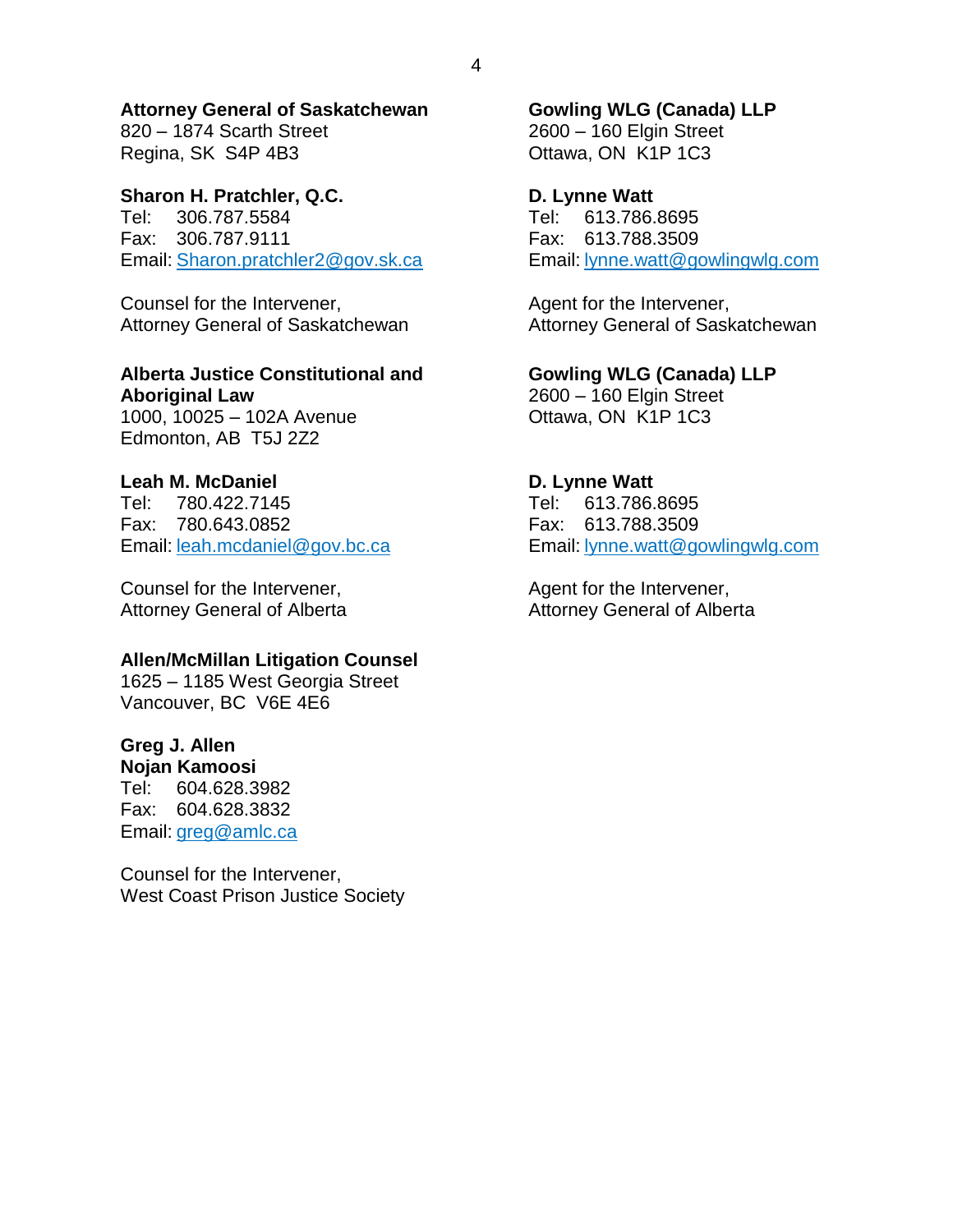**Anita Szigeti Advocates** 2001 – 400 University Avenue

Toronto, ON M5G 1S5

#### **Anita Svigeti Maya Kotob**

**Sarah Rankin** Tel: 416.504.6544 Fax: 416.204.9562 Email: [anita@asabarristers.com](mailto:anita@asabarristers.com)

Counsel for the Intervener, Empowerment Council, Systemic Advocates in Addictions and Mental Health

#### **Torys LLP**

3000 – 79 Wellington Street Box 270, TD South Tower Toronto, ON M5K 1N2

**Andrew Bernstein Emily Sherkey** Tel: 416.865.7678 Fax: 416.865.7380 Email: [abernstein@torys.com](mailto:abernstein@torys.com)

Counsel for the Intervener, Canadian Civil Liberties Association

#### **University of Toronto**

78 Queen's Park Crescent Toronto, ON M5S 2C5

#### **Cheryl Milne Kent Roach**

Tel: 416.978.0092 Fax: 416.978.8894 Email: [Cheryl.milne@utoronto.ca](mailto:Cheryl.milne@utoronto.ca)

Counsel for the Intervener, David Asper Centre for Constitutional Rights **Supreme Advocacy LLP** 100 – 340 Gilmour Street Ottawa, ON K2P 0R3

#### **Marie-France Major**

Tel: 613.695.8855 Ext. 102 Fax: 613.695.8580 Email: [mfmajor@supremeadvocacy.ca](mailto:mfmajor@supremeadvocacy.ca)

Agent for the Intervener, Empowerment Council, Systemic Advocates in Addictions and Mental Health

#### **Supreme Advocacy LLP**

100 – 340 Gilmour Street Ottawa, ON K2P 0R3

## **Eugene Meehan, Q.C.**

Tel: 613.695.8855 Ext. 101 Fax: 613.695.8580 Email: [emeehan@supremeadvocacy.ca](mailto:emeehan@supremeadvocacy.ca)

Agent for the Intervener, Canadian Civil Liberties Association

#### **Norton Rose Fulbright Canada LLP**

1500 – 45 O'Connor Street Ottawa, ON K1P 1A4

#### **Matthew Halpin**

Tel: 613.780.8654 Fax: 613.230.5459 Email: [matthew.halpin@nortonrosefulbright.com](mailto:matthew.halpin@nortonrosefulbright.com)

Agent for the Intervener, David Asper Centre for Constitutional Rights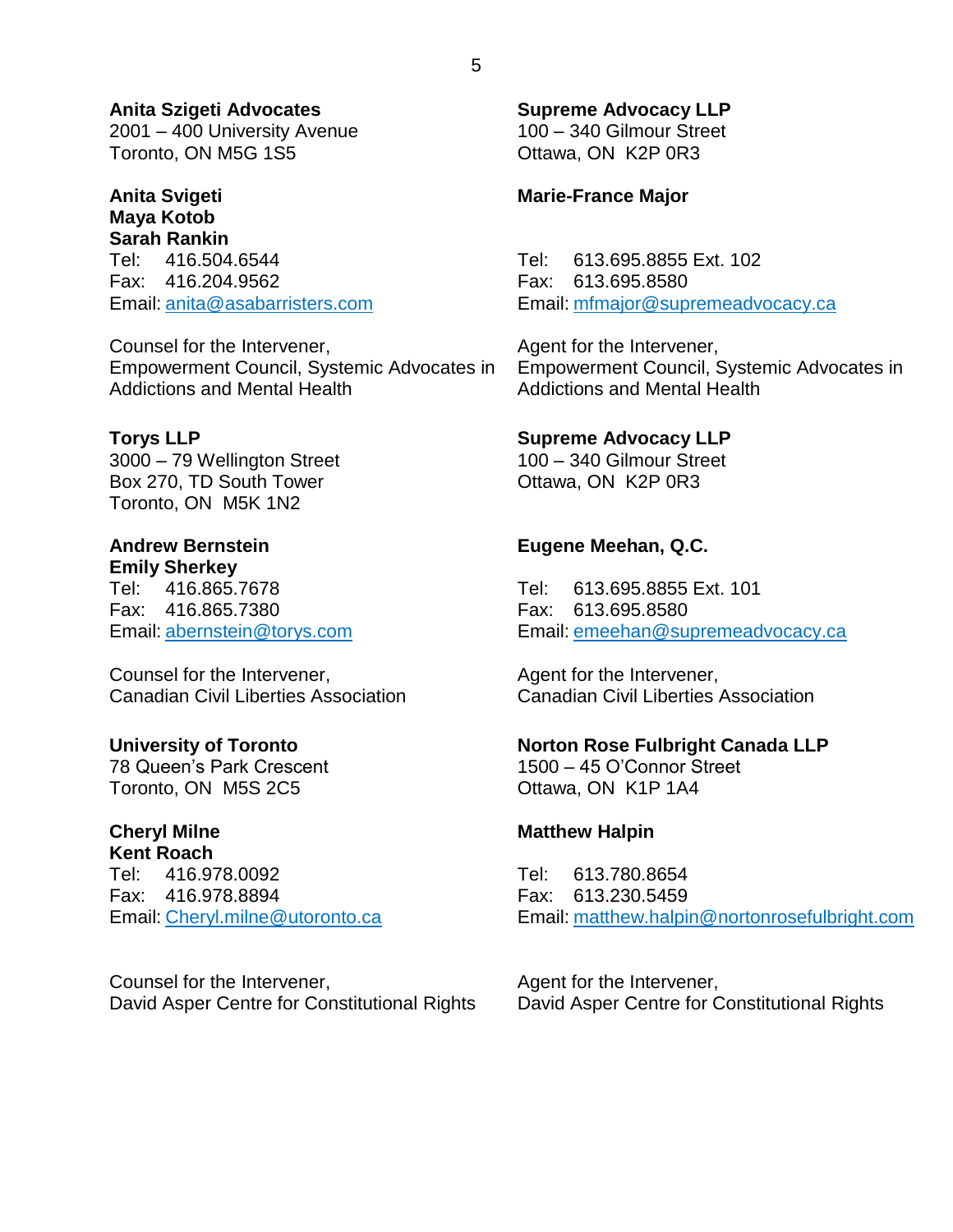#### **Ecojustice Canada Society**

390 - 425 Carrall Street Vancouver, BC V6B 6E3

#### **Kegan Pepper-Smith Daniel Cheater**

Tel: 604.685.5618 Fax: 604.685.7813 Email: [kpsmith@ecojustice.ca](mailto:kpsmith@ecojustice.ca) dcheater@ecojustice.ca

Counsel for the Intervener, Ecojustice Canada Society

## **Hunter Litigation Chambers Law Corporation**

2100 – 1040 West Georgia Street Vancouver, BC V6E 4H1

#### **Ryan D.W. Dalziel, Q.C. Aubin P. Calvert**

Tel: 604.891.2400 Fax: 604.647.4554 Email: [rdalziel@litigationchambers.com](mailto:rdalziel@litigationchambers.com)

Counsel for the Intervener, Trial Lawyers Association of British Columbia

#### **National Council of Canadian Muslims**

300 – 116 Albert Street Ottawa, ON K1P 5G3

#### **Sameha Omer**

Tel: 613.254.9404 Ext. 224 Fax: 613.701.4062 Email: [somer@nccm.ca](mailto:somer@nccm.ca)

Counsel for the Intervener, National Council of Canadian Muslims

## **Norton Rose Fulbright Canada LLP**

1500 – 45 O'Connor Street Ottawa, ON K1P 1A4

#### **Matthew Halpin**

Tel: 613.780.8654 Fax: 613.230.5459 Email: [matthew.halpin@nortonrosefulbright.com](mailto:matthew.halpin@nortonrosefulbright.com)

Agent for the Intervener, Trial Lawyers Association of British Columbia

#### **Supreme Advocacy LLP** 100 – 340 Gilmour Street Ottawa, ON K2P 0R3

**Marie-France Major** Tel: 613.695.8855 Ext. 102 Fax: 613.695.8580 Email: [mfmajor@supremeadvocacy.ca](mailto:mfmajor@supremeadvocacy.ca)

Agent for the Intervener, National Council of Canadian Muslims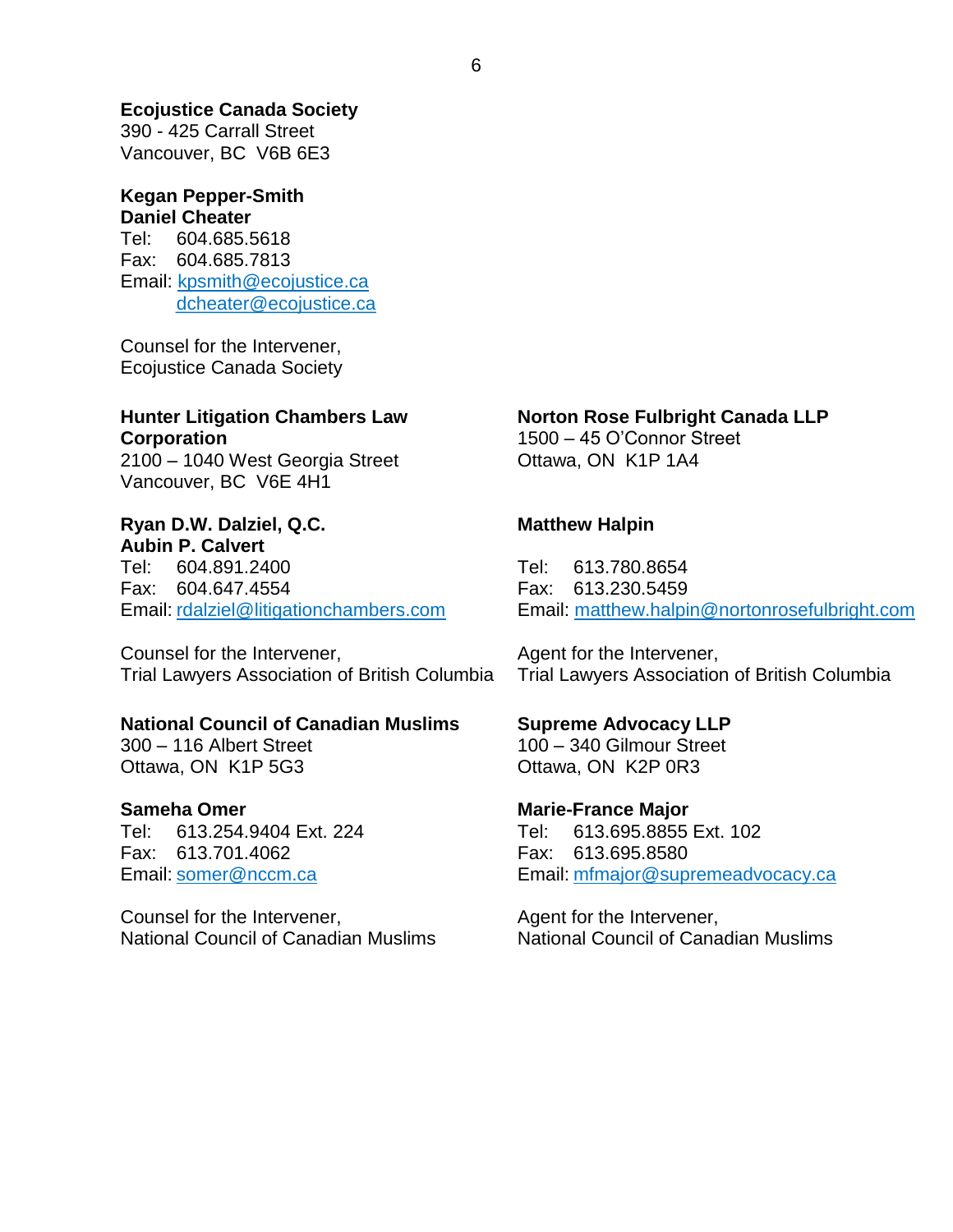**Mental Health Legal Committee** 2201 – 250 Yong Street Toronto, ON M5B 2L7

**Karen R. Spector**

**Kelley Bryan C. Tess Sheldon** Tel: 416.995.3477 Fax: 416.855.9745 Email: [spectork@gmail.com](mailto:spectork@gmail.com)

Counsel for the Intervener, Mental Health Legal Committee

#### **Mandell Pinder LLP**

422 - 1080 Mainland Street Vancouver, BC V6B 2T4

**Elin Sigurdson Monique Pongracic-Speier, Q.C.** Tel: 604.681.4146 Fax: 604.681.0959 Email: [elin@mandellpinder.com](mailto:elin@mandellpinder.com)

Counsel for the Intervener, British Columbia Civil Liberties Association

#### **Legal Aid Ontario**

Refugee Law Office 20 Dundas Street West Toronto, ON M5G 2H1

#### **Anthony Navaneelan Naseem Mithoowani**

Tel: 416.977.8111 Ext. 7181 Fax: 416.977.5567 Email: [navanea@lao.on.ca](mailto:naveen@lao.on.ca)

Counsel for the Intervener, Canadian Association of Refugee Lawyers

**Raven, Cameron, Ballantyne & Yazbeck LLP** 220, avenue Laurier Ouest Suite 1600 Ottawa, ON K1P 5Z9

**James Cameron** Tel: 613.567.2901 Fax: 613.567.2921 Email: [jcameron@ravenlaw.com](mailto:jcameron@ravenlaw.com)

Agent for the Intervener, Mental Health Legal Committee

#### **Gowling WLG (Canada) LLP**

2600 – 160 Elgin Street Ottawa, ON K1P 1C3

## **Jeffrey W. Beedell**

Tel: 613.786.0171 Fax: 613.788.3587 Email: [jeff.beedell@gowlingwlg.com](mailto:jeff.beedell@gowlingwlg.com)

Agent for the Intervener, British Columbia Civil Liberties Association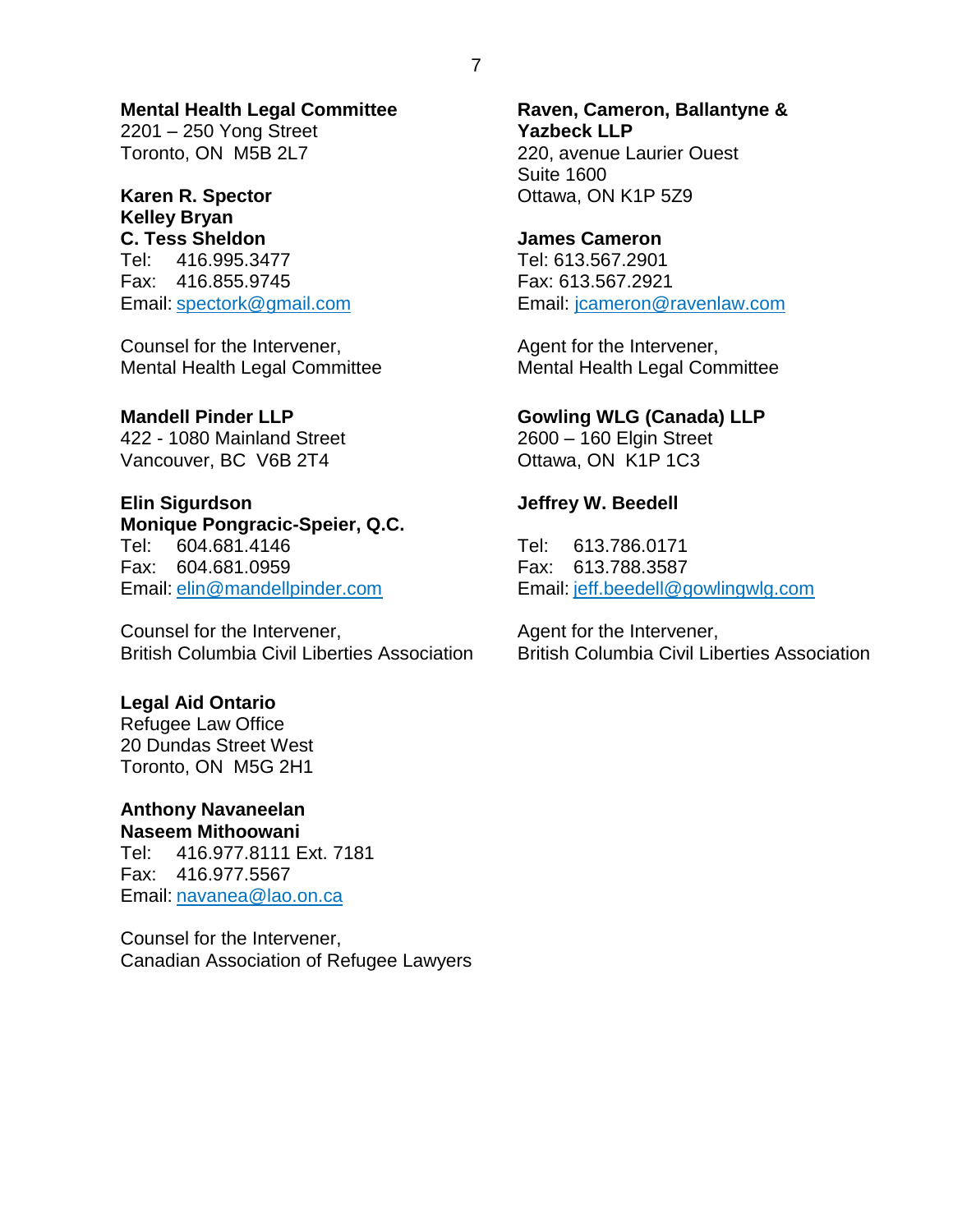**JFK Law Corporation** 340 – 1122 Mainland Street Vancouver, BC V6B 5L1

**Tim Dickson Jason Harman** Tel: 604.687.0549 Fax: 604.687.2696 Email[:tdickson@jfklaw.ca](mailto:tdickson@jfklaw.ca)

Counsel for the Intervener, West Coast Legal Education and Action Fund

#### **PooranLaw Professional Corporation**

400 - 1500 Don Mills Road Toronto, ON M3B 3H4

## **Faisal Bhabha**

**Madison Pearlman** Tel: 416.860.7572 Fax: 416.860.5755 Email: [fbhabha@pooranlaw.com](mailto:fbhabha@pooranlaw.com)

Counsel for the Intervener, Centre for Free Expression

#### **Norton Rose Fulbright Canada LLP**

3000 – 222 Bay Street P.O. Box 53 Toronto, ON M5K 1E7

## **Fahad Siddiqui**

Tel: 416.216.2424 Fax: 416.216.3930 Email[:fahad.siddiqui@nortonrosefulbright.com](mailto:fahad.siddiqui@nortonrosefulbright.com)

Counsel for the Intervener, Federation of Asian Canadian Lawyers and Canadian Muslim Lawyers Association

**Gowling WLG (Canada) LLP** 2600 – 160 Elgin Street Ottawa, ON K1P 1C3

#### **Jeffrey W. Beedell**

Tel: 613.786.0171 Fax: 613.788.3587 Email: [jeff.beedell@gowlingwlg.com](mailto:jeff.beedell@gowlingwlg.com)

Agent for the Intervener, West Coast Legal Education and Action Fund

**Khalid M. Elgazzar** 200 – 440 Laurier Avenue West Ottawa, ON K1R 7X6

Tel: 613.663.9994 Fax: 613.663.5552 Email: [ke@elgazzar.ca](mailto:ke@elgazzar.ca)

Agent for the Intervener, Centre for Free Expression

#### **Norton Rose Fulbright Canada LLP**

1500 – 45 O'Connor Street Ottawa, ON K1P 1A4

#### **Matthew Halpin**

Tel: 613.780.8654 Fax: 613.230.5459 Email[:matthew.halpin@nortonrosefulbright.com](mailto:matthew.halpin@nortonrosefulbright.com)

Agent for the Intervener, Federation of Asian Canadian Lawyers and Canadian Muslim Lawyers Association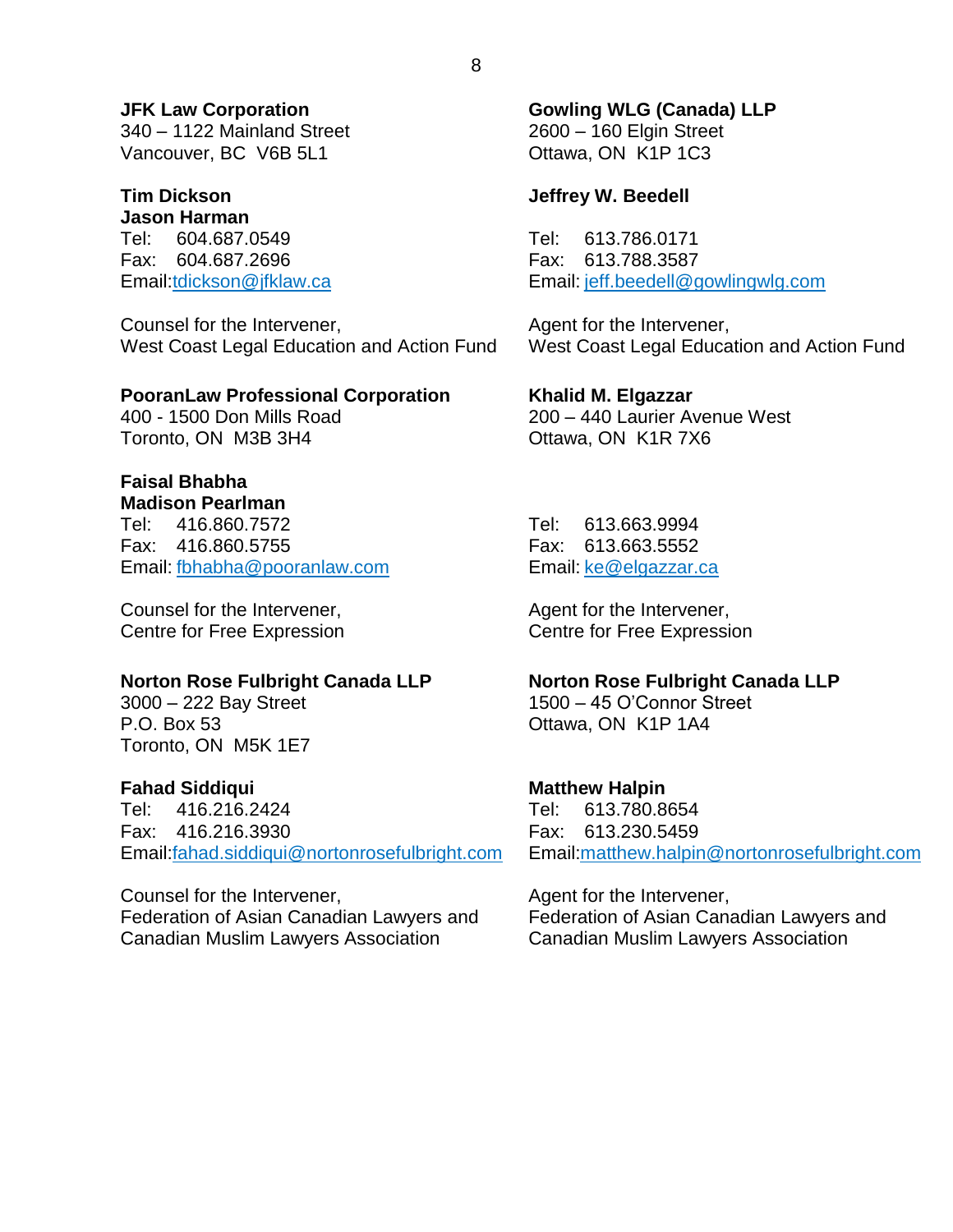**Alison M. Latimer**

300 – 171 Water Street Vancouver, BC V6B 1A7

Tel: 778.847.7324 Fax: n/a Email: [alison@alatimer.ca](mailto:alison@alatimer.ca)

Counsel for the Intervener, John Howard Society of Canada and Queen's Prison Law Clinic

**Animal Justice**

720 Bathurst Street Toronto, ON M5S 2R4

## **Kaitlyn Mitchell**

**Scott Tinney** Tel: 547.746.8702 Fax: n/a Email: [kmitchell@animaljustice.ca](mailto:kmitchell@animaljustice.ca)

Counsel for the Intervener, Animal Justice

## **Public Interest Law Centre**

100 – 287 Broadway Street Winnipeg, MB R3C 0R9

#### **Joëlle Pastora Sala Chimwemwe Undi Natalie Copps**

Tel: 204.985.9735 Fax: 204.985.8544 Email: [jopas@pilc.mb.ca](mailto:jopas@pilc.mb.ca)

Counsel for the Intervener, Canadian Mental Health Association (National), Canada Without Poverty, Aboriginal Council of Winnipeg Inc. and End Homelessness Winnipeg Inc. **Power Law** 1103 – 130 Albert Street Ottawa, ON K1P 5G4

**Darius Bossé** Tel: 613.702.5566 Fax: 613.702.5566 Email: [dbosse@juristespower.ca](mailto:dbosse@juristespower.ca)

Agent for the Intervener, John Howard Society of Canada and Queen's Prison Law Clinic

**Power Law** 1103 – 130 Albert Street Ottawa, ON K1P 5G4

## **Maxine Vincelette**

Tel: 613.702.5573 Fax: 613.702.5566 Email: [mvincelette@juristespower.ca](mailto:mvincelette@juristespower.ca)

Agent for the Intervener, Animal Justice

## **Power Law**

1103 – 130 Albert Street Ottawa, ON K1P 5G4

## **Darius Bossé**

Tel: 613.702.5566 Fax: 613.702.5566 Email: [dbosse@juristespower.ca](mailto:dbosse@juristespower.ca)

Agent for the Intervener, Canadian Mental Health Association (National), Canada Without Poverty, Aboriginal Council of Winnipeg Inc. and End Homelessness Winnipeg Inc.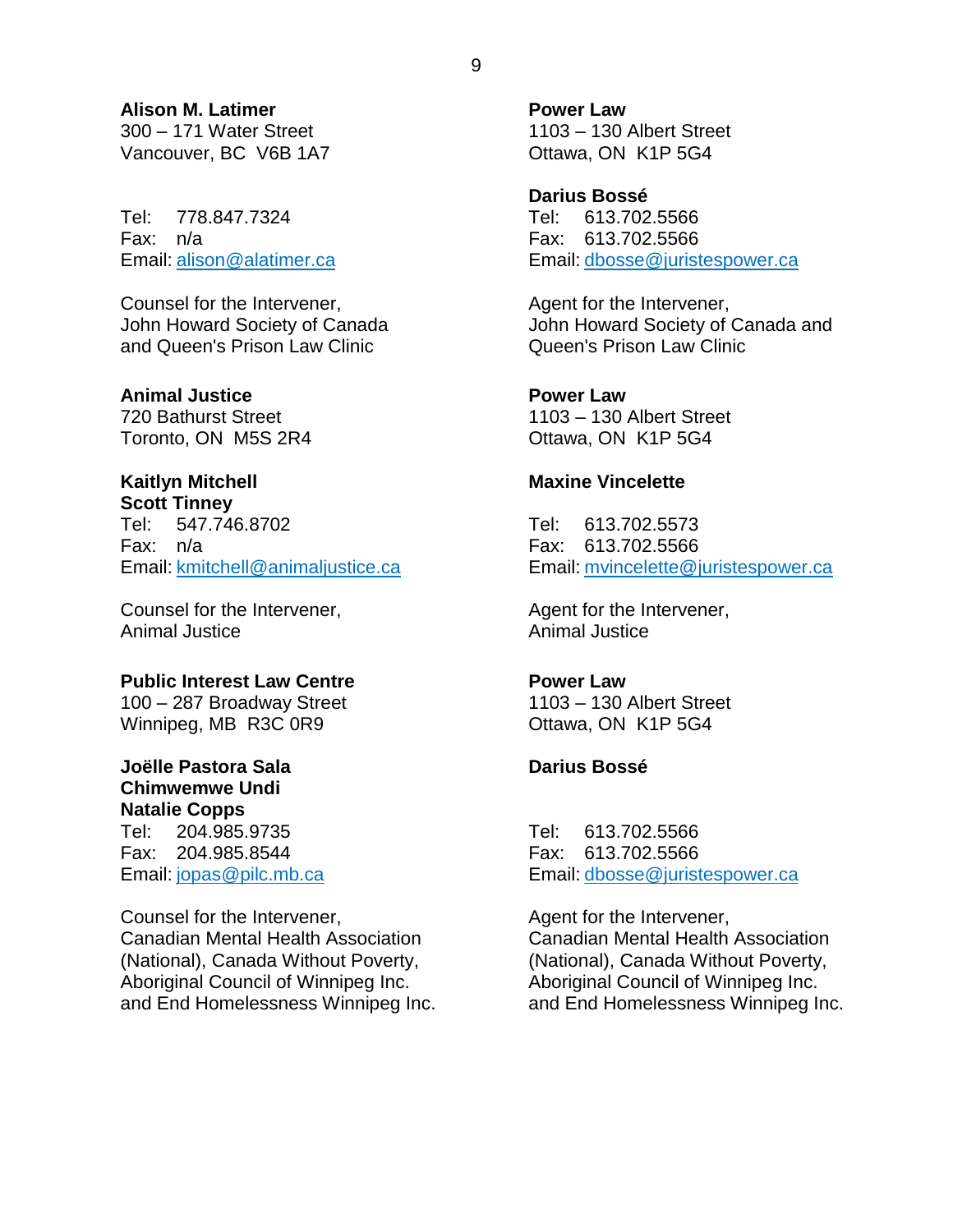## **Osler Hoskin & Harcourt LLP**

1 First Canadian Place, P.O. Box 50 Toronto, ON K5X 1B8

#### **Mark Sheeley Lipi Mishra**

Tel: 416.862.6791 Fax: 416.862.6666 Email: [msheeley@osler.com](mailto:msheeley@osler.com)

Counsel for the Intervener, Canadian Constitution Foundation

#### **Osler Hoskin & Harcourt LLP**

900 – 340 Albert Street Ottawa, ON K1R 7Y6

## **Geoffrey Langen**

Tel: 613.787.1015 Fax: 613.235.2867 Email: [glangen@osler.com](mailto:glangen@osler.com)

Agent for the Intervener, Canadian Constitution Foundation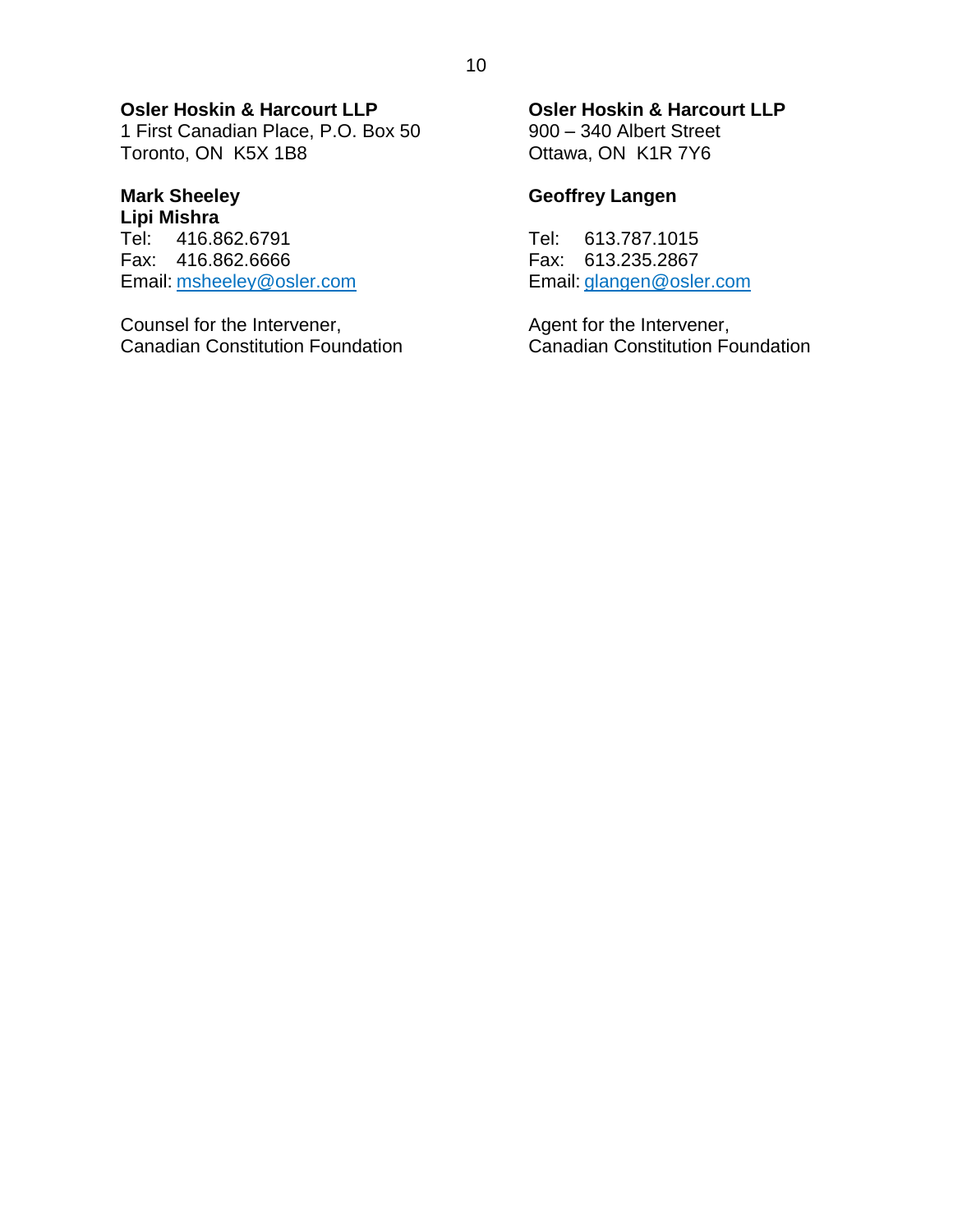## **Table of Contents**

| Α.    |                                                                              |  |
|-------|------------------------------------------------------------------------------|--|
| B.    |                                                                              |  |
|       |                                                                              |  |
|       |                                                                              |  |
| Α.    | The test for public interest standing must be grounded in context about the  |  |
| В.    | Courts should only deny public interest standing in the clearest of cases4   |  |
| $C$ . | The mere existence of parallel litigation is not determinative of standing 7 |  |
|       |                                                                              |  |
|       |                                                                              |  |
|       |                                                                              |  |
|       |                                                                              |  |
|       |                                                                              |  |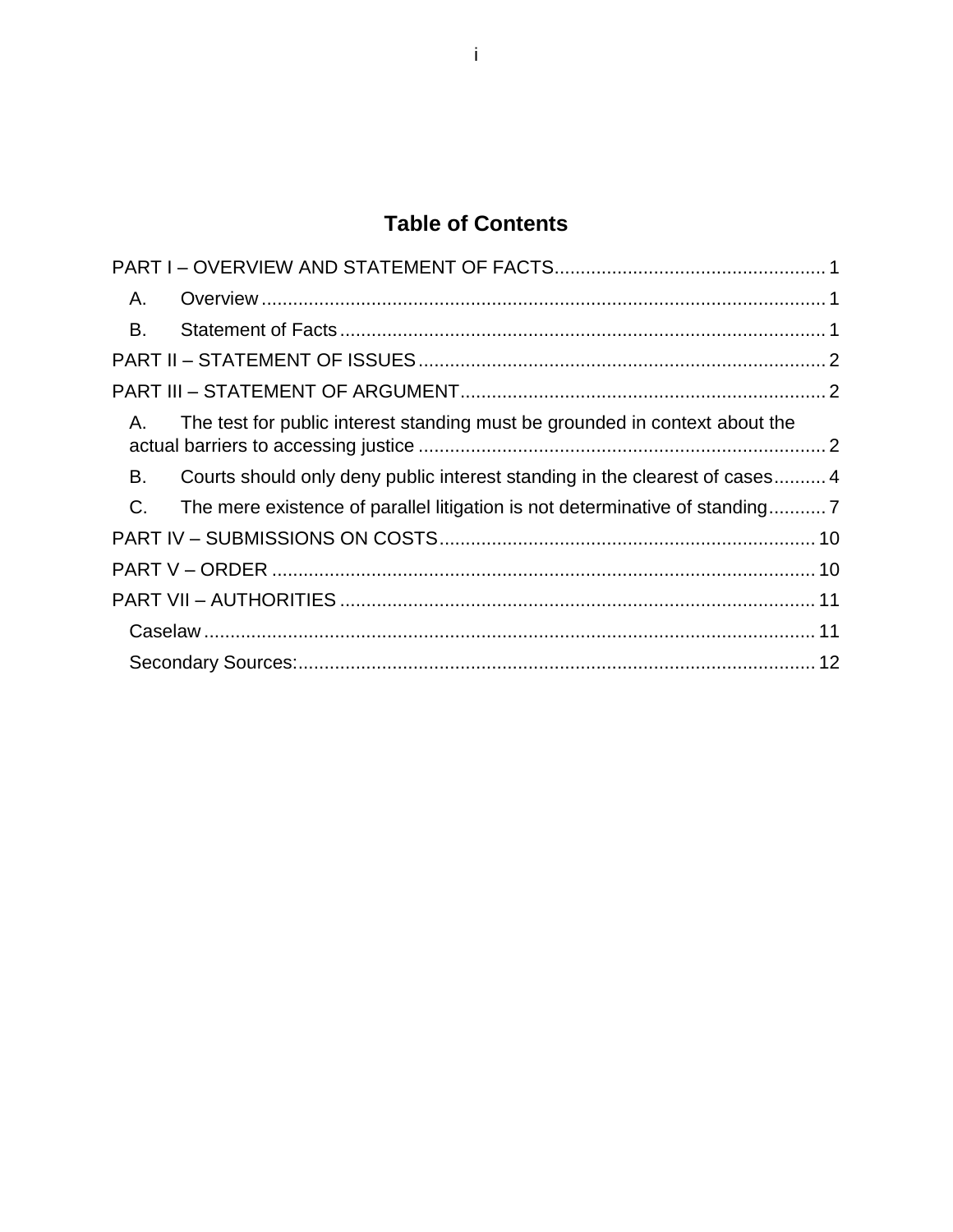## **PART I – OVERVIEW AND STATEMENT OF FACTS**

## <span id="page-11-1"></span><span id="page-11-0"></span>**A. Overview**

1. Public interest standing has been, and must remain, a fundamental exercise of judicial discretion aimed at addressing access to justice barriers for persons who are unable to bring forward a claim on their own. In the seminal decision of *Canada (Attorney General) v Downtown Eastside Sex Workers United Against Violence Society*, 1 this Honourable Court interpreted and applied the public interest standing test purposively and flexibly with this goal in mind.<sup>2</sup> The Coalition of Specialty Community Legal Clinics (the "Coalition") intervenes in this appeal to ensure that the test continues to be interpreted and applied in this manner.

2. The Coalition's client communities are comprised of marginalized and equityseeking groups including low-income tenants and those living in precarious housing, persons with disabilities, persons living with and affected by HIV, persons from racialized communities, and persons with intersecting identities. These individuals have a history of marginalization and exclusion, and disproportionately experience rights violations.

3. Marginalized and equity-seeking communities often face insurmountable barriers in accessing justice. Public interest standing is intended to be a mechanism by which the rights of these individuals can be advanced notwithstanding a constellation of intersecting societal factors that prevent individuals from doing so. The test for standing must be applied and interpreted in a way that is alive to the realities of the barriers faced by marginalized groups.

## <span id="page-11-2"></span>**B. Statement of Facts**

\_\_\_\_\_\_\_\_\_\_\_\_\_\_\_\_\_\_\_\_\_\_\_\_

4. The Coalition takes no position on the facts of this appeal.

<sup>1</sup> [2012 SCC 45](https://www.canlii.org/en/ca/scc/doc/2012/2012scc45/2012scc45.html?autocompleteStr=2012%20scc%2045&autocompletePos=1) [*Downtown Eastside*].

<sup>2</sup> *Downtown Eastside*, at paras [20](https://canlii.ca/t/fss7s#par20) and [23.](https://canlii.ca/t/fss7s#par23)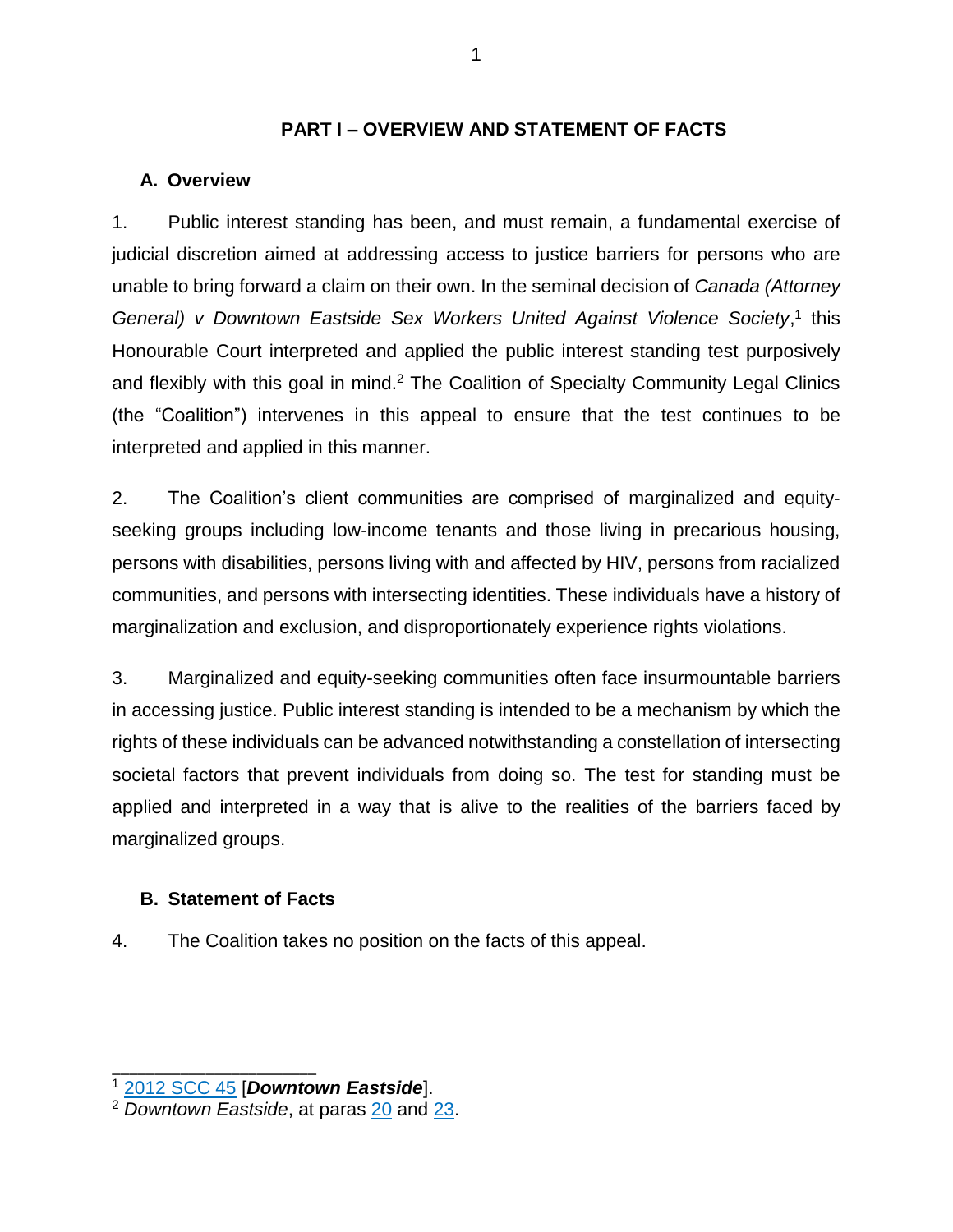## **PART II – STATEMENT OF ISSUES**

<span id="page-12-0"></span>5. At issue in this appeal is the application of the test for public interest standing, including consideration of access to justice. In this respect, the Coalition's submissions are limited to three points:

- a) the test for public interest standing must be grounded in context about the actual barriers to accessing justice;
- b) courts should only deny public interest standing in the clearest of cases; and
- c) the mere existence of parallel litigation is not sufficient to deny public interest standing.

## **PART III – STATEMENT OF ARGUMENT**

## <span id="page-12-2"></span><span id="page-12-1"></span>**A. The test for public interest standing must be grounded in context about the actual barriers to accessing justice**

6. Access to justice must be grounded in the real barriers facing marginalized communities and equity-seeking groups, whose rights are often advanced through public interest litigation. As one of the principles central to the development of public interest standing, the principle of legality requires that there must be practical and effective ways for persons to challenge a law or action.<sup>3</sup> Thus, access to justice risks becoming illusory without a comprehensive and concrete understanding of the barriers faced by marginalized and equity-seeking groups.

7. There are a myriad of barriers to accessing justice for equity-seeking and marginalized groups that extend beyond the proverbial 'getting through the door'. In Justice Cromwell's words, "[a]ccess to justice requires access to just results, not simply to process for its own sake."<sup>4</sup> As recognized in *Downtown Eastside* and reiterated more

<sup>3</sup> *Downtown Eastside*, at paras [31](https://canlii.ca/t/fss7s#par31)[-33.](https://canlii.ca/t/fss7s#par33)

<sup>4</sup> *AIC Limited v Fisher*, [2013 SCC 69](https://www.canlii.org/en/ca/scc/doc/2013/2013scc69/2013scc69.html#par56) at para [56](https://canlii.ca/t/g2bhl#par56) [*AIC Limited*].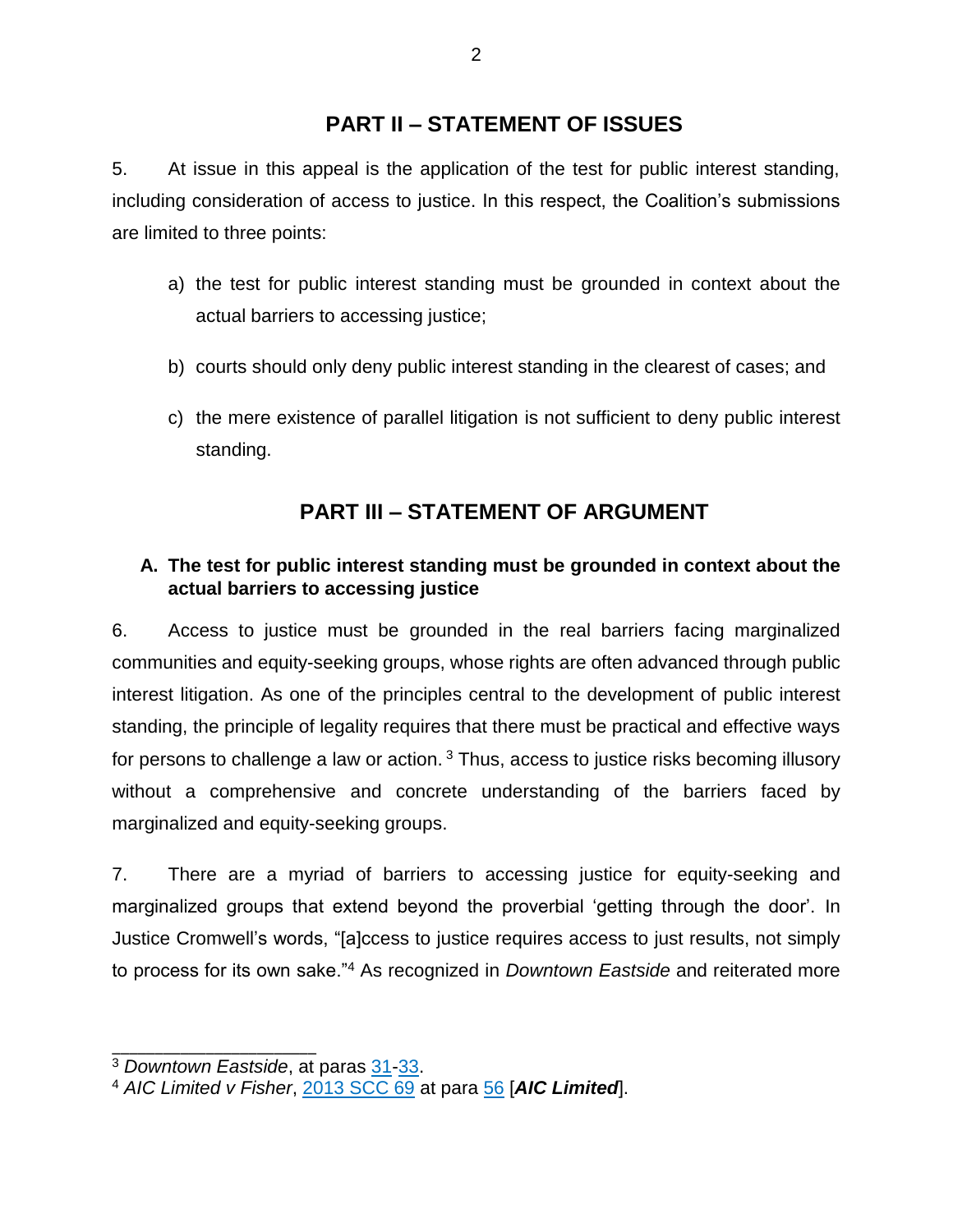recently by this Honourable Court in *Ontario (Attorney General) v G*,<sup>5</sup> the barriers include risk of public exposure, loss of privacy, fear for their personal safety, and the potential loss of social services, income assistance, or employment opportunities.<sup>6</sup>

8. The Coalition submits that appreciating the realities for many litigants requires consideration of the "matrix of personal, situational, and institutional and systemic factors,"7 that make some legal issues and some litigants less likely to come before the court. Persons from equity-seeking groups, often experience pervasive barriers to their full inclusion and participation in Canadian society, including lack of adequate, affordable, accessible housing;<sup>8</sup> higher unemployment rates and lower wages sometimes related to their immigration status<sup>9</sup> or due to disability;<sup>10</sup> insufficient disability-related accommodations;<sup>11</sup> pervasive stigma;<sup>12</sup> precarious or no immigration status;<sup>13</sup> and being subject to systemic discrimination on the basis of protected and intersecting grounds.

9. These communities are often subject to isolation and marginalization, are more likely to be overregulated by the law, and may experience legal problems that are more complex in nature and raise novel rights violations.<sup>14</sup> Taken together, these circumstances illustrate that not all parties are able to come before the court and those who are able to appear, do not do so on an equal basis.

\_\_\_\_\_\_\_\_\_\_\_\_\_\_\_\_\_\_\_\_\_\_\_\_ <sup>5</sup> [2020 SCC 38](https://www.canlii.org/en/ca/scc/doc/2020/2020scc38/2020scc38.html) [*Ontario v G*].

<sup>&</sup>lt;sup>6</sup> See *Ontario v G*, at para [288,](https://canlii.ca/t/jbpb4#par288) reasons of Justices Cote and Brown, dissenting in part, citing both *Downtown Eastside* as well as the majority reasoning at para [62.](https://canlii.ca/t/jbpb4#par62)

<sup>&</sup>lt;sup>7</sup> Lorne Sossin & Gerard J Kennedy "Justiciability, Access to Justice and the Development [of Constitutional Law in Canada"](https://digitalcommons.osgoode.yorku.ca/cgi/viewcontent.cgi?article=3670&context=scholarly_works) (2017) 45:4 Federal L Rev 707 at 710.

<sup>8</sup> *Tanudjaja v Canada*, [2014 ONCA 852.](https://www.canlii.org/en/on/onca/doc/2014/2014onca852/2014onca852.html?autocompleteStr=2014%20ONCA%20852&autocompletePos=1)

<sup>9</sup> *Canadian Doctors for Refugee Care v Canada (Attorney General)*, [2014 FC 651](https://www.canlii.org/en/ca/fct/doc/2014/2014fc651/2014fc651.html) at paras [345](https://canlii.ca/t/g81sg#par345) and [350.](https://canlii.ca/t/g81sg#par350)

<sup>10</sup> *Eldridge v British Columbia (Attorney General)*, [\[1997\] 3 SCR 624](https://www.canlii.org/en/ca/scc/doc/1997/1997canlii327/1997canlii327.html?autocompleteStr=eldridge&autocompletePos=1) at para 56 [*Eldridge*].

<sup>11</sup> *[Eldridge,](https://www.canlii.org/en/ca/scc/doc/1997/1997canlii327/1997canlii327.html?autocompleteStr=eldridge&autocompletePos=1)* at para 56.

<sup>12</sup> *Ontario v G,* at paras [61-63;](https://canlii.ca/t/jbpb4#par61) *R v Mabior*, [2012 SCC 47](https://www.canlii.org/en/ca/scc/doc/2012/2012scc47/2012scc47.html?resultIndex=1&framed=false) at para [67.](https://canlii.ca/t/ft1pq#par67)

<sup>13</sup> *Lavoie v* Canada, [2002 SCC 23](https://www.canlii.org/en/ca/scc/doc/2002/2002scc23/2002scc23.html#par45) at para 45.

<sup>&</sup>lt;sup>14</sup> Vasuda Sinha, Lorne Sossin & Jenna Mequid, "Charter Litigation, Social and Economic [Rights & Civil Procedure"](https://digitalcommons.osgoode.yorku.ca/cgi/viewcontent.cgi?article=1255&context=jlsp) (2017) 25:3 J L & Soc Pol'y 43 at 53; Reem Bahdi, "Arabs, [Muslims, Human Rights, Access to Justice and Institutional Trustworthiness: Insights](https://www.canlii.org/en/commentary/doc/2018CanLIIDocs132?zoupio-debug&framed=false#!fragment//(hash:(chunk:(anchorText:)  [from Thirteen Legal Narratives"](https://www.canlii.org/en/commentary/doc/2018CanLIIDocs132?zoupio-debug&framed=false#!fragment//(hash:(chunk:(anchorText:) (2018) 96 Can Bar Rev 74.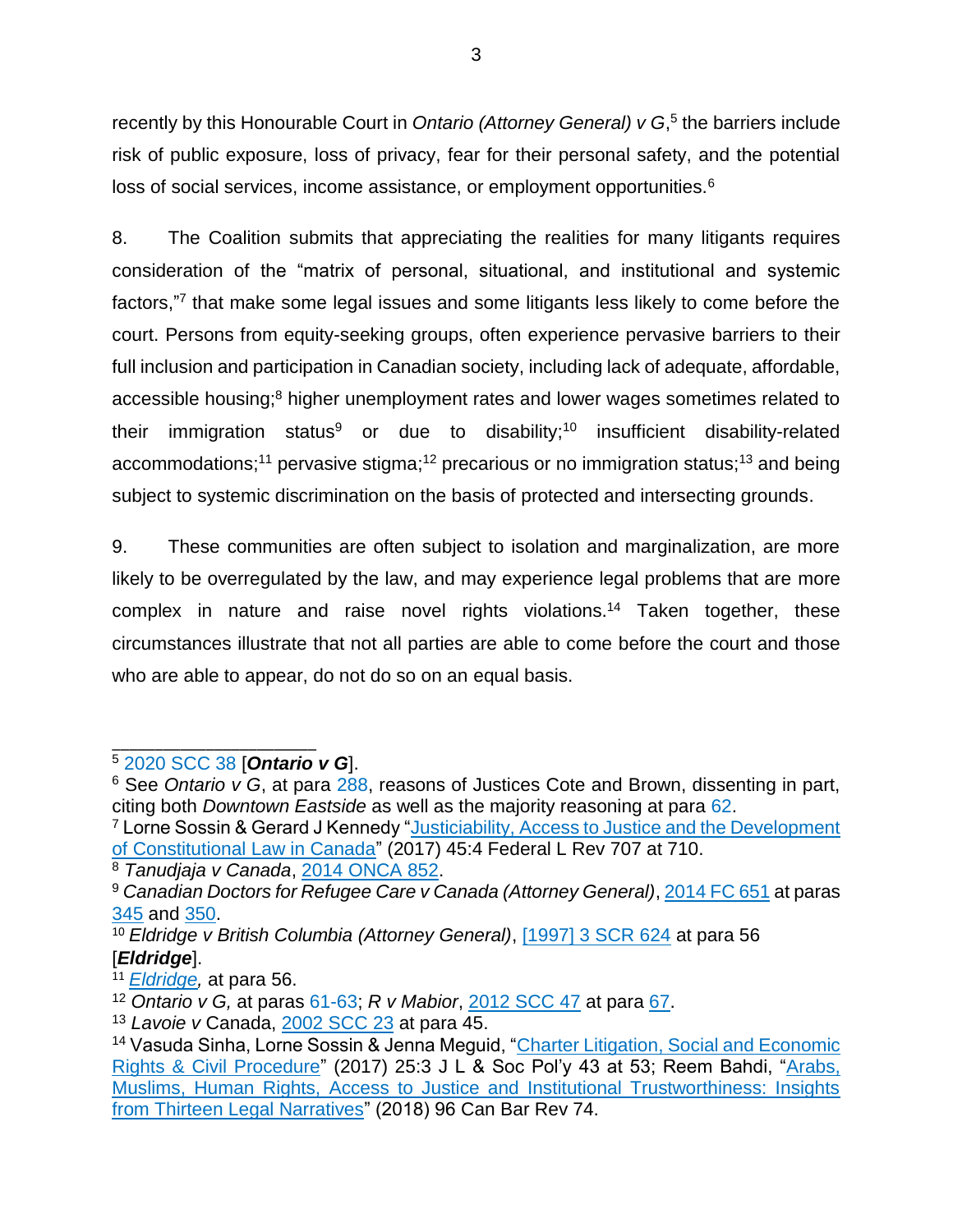## <span id="page-14-0"></span>**B. Courts should only deny public interest standing in the clearest of cases**

10. The Coalition respectfully submits that to realize access to justice for marginalized and equity-seeking groups, courts should exercise their discretion to deny public interest standing sparingly and only in the clearest of cases. This cautious approach represents a proactive way to remove barriers that hinder access to the legal system, and a concrete and practical acknowledgement of the existing barriers that prevent persons from marginalized or equity-seeking groups from advancing their rights on equal footing as others.

11. The denial of standing may have the effect of preventing the realization of justice for individuals who are likely not in a position to otherwise advance litigation on their own. The test for public interest standing must be applied in a manner that considers the impact on the parties before the court, and in particular the severity of bringing about a premature end to rights-based legal challenges.

12. While continuing to balance the important goals of facilitating access to justice with the efficient use of judicial resources, the Coalition submits that courts should err on the side of caution before denying standing to a public interest litigant. Instead of denying standing, the Coalition submits that the public interest standing analysis must expressly engage in an exploration of whether there are less blunt litigation tools available to ensure efficient use of judicial resources, including but not limited to a stay of proceedings<sup>15</sup> or demands for particulars.<sup>16</sup>

13. This approach aligns the test for public interest standing with other discretionary judicial powers. This Court has directed that where courts have discretion to order a

<sup>&</sup>lt;sup>15</sup> Downtown Eastside, at para [64.](https://canlii.ca/t/fss7s#par64)

<sup>16</sup> *Council of Canadians with Disabilities v British Columbia (Attorney General)*, [2020](https://www.canlii.org/en/bc/bcca/doc/2020/2020bcca241/2020bcca241.html?searchUrlHash=AAAAAQAYY2NkIGFuZCBhdHRvcm5leSBnZW5lcmFsAAAAAAE&resultIndex=1&framed=false)  [BCCA 241](https://www.canlii.org/en/bc/bcca/doc/2020/2020bcca241/2020bcca241.html?searchUrlHash=AAAAAQAYY2NkIGFuZCBhdHRvcm5leSBnZW5lcmFsAAAAAAE&resultIndex=1&framed=false) at para [88.](https://canlii.ca/t/j9c0x#par88)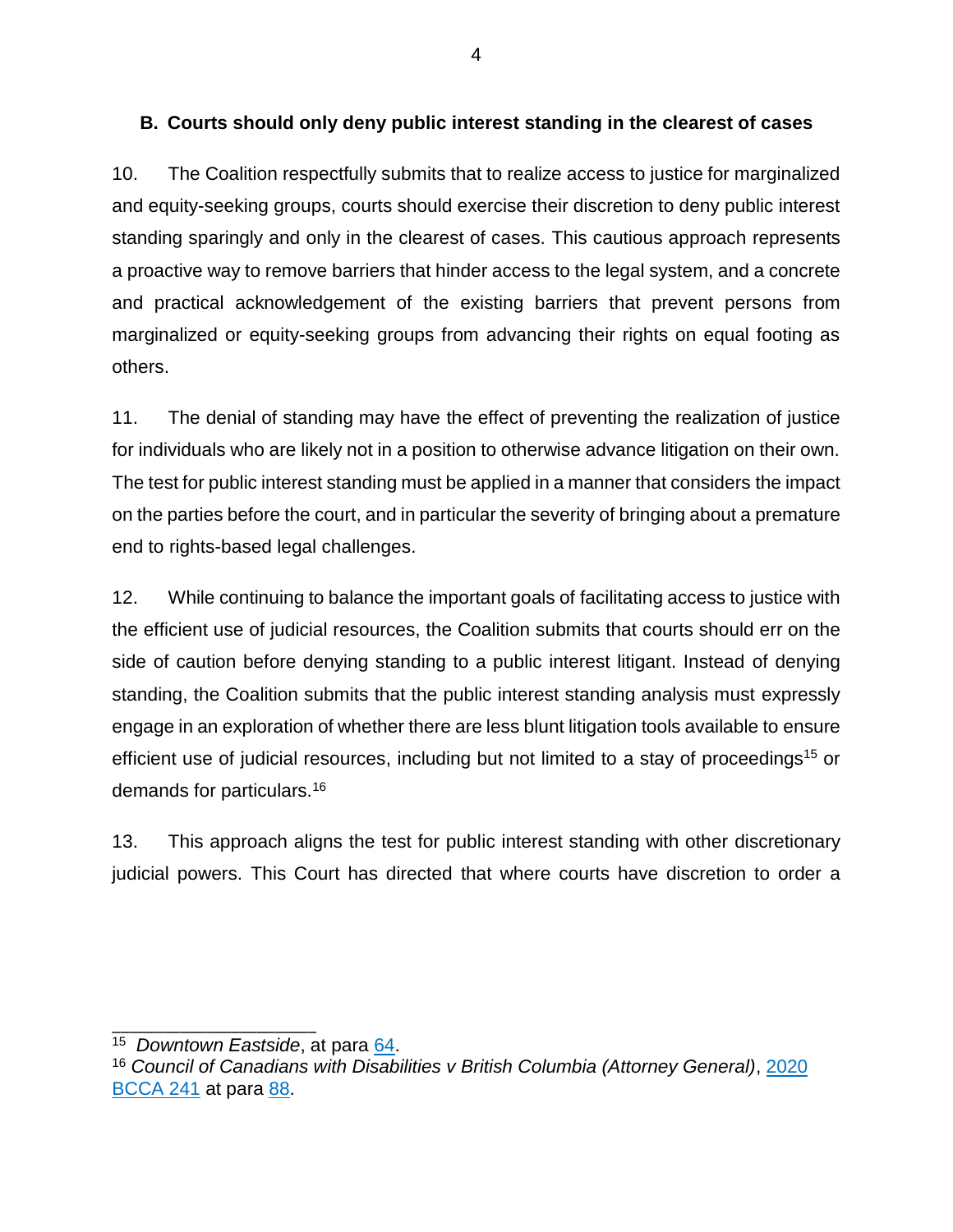premature end to an action, they should use this power sparingly due to the impact on access to justice<sup>17</sup> and the "very serious consequences"<sup>18</sup> it may have on the parties.

14. In *Canada (Attorney General) v Confédération des syndicats nationaux*, <sup>19</sup> this Court considered its power to dismiss an action where it has no basis in law. Notably, similar to challenges to standing, the exercise of this power sought to strike the proper balance between management of judicial resources and facilitating access to courts. Balancing these interests, this Court offered the following commentary:

The courts must be cautious in exercising this power, however. Although the proper administration of justice requires that the courts' resources not be expended on actions that are bound to fail, **the cardinal principle of access to justice requires that the power be used sparingly**, where it is clear that an action has no reasonable chance of success.<sup>20</sup>

15. Another example of similar judicial caution applies to motions to strike claims.<sup>21</sup> The test applied in these motions is whether it is plain and obvious, assuming the facts pled to be true, that the pleading discloses no reasonable prospect of success.<sup>22</sup> Granting a motion to strike truncates the course of litigation without a hearing on the merits. In these motions, the court weighs the competing interests of best use of judicial resources against allowing parties access to courts to advance novel claims.<sup>23</sup>

16. As contemplated in *R v Imperial Tobacco Canada Ltd*, <sup>24</sup> however, because the law is not static and unchanging, there is a particular interest in allowing novel claims to proceed.<sup>25</sup> In this regard, this Court's instructions were clear: given the severity of

<sup>17</sup> *Canada (Attorney General) v Confédération des syndicats nationaux*, [2014 SCC 49](https://www.canlii.org/en/ca/scc/doc/2014/2014scc49/2014scc49.html?autocompleteStr=2014%20SCC%2049%20&autocompletePos=1) at para [1](https://canlii.ca/t/g82p5#par1) [*Syndicats Nationaux*].

<sup>18</sup> *Syndicats nationaux*, at para [17.](https://canlii.ca/t/g82p5#par17)

<sup>19</sup> *Syndicats nationaux*, at para [17.](https://canlii.ca/t/g82p5#par17)

<sup>20</sup> *Syndicats nationaux*, at para [1](https://canlii.ca/t/g82p5#par1) [emphasis added].

<sup>21</sup> See for example, *Hunt v Carey Canada Inc*, [\[1990\] 2 SCR](https://www.canlii.org/en/ca/scc/doc/1990/1990canlii90/1990canlii90.html?autocompleteStr=Hunt%20v%20Carey%20Canada%20Inc%2C%20%5b1990%5d%202%20SCR%20959.%20%20&autocompletePos=1) 959.

<sup>22</sup> *R v Imperial Tobacco Canada Ltd*, [2011 SCC 42](https://www.canlii.org/en/ca/scc/doc/2011/2011scc42/2011scc42.html) at para [17](https://canlii.ca/t/fmhcz#par17) [*Imperial Tobacco*].

<sup>23</sup> *Imperial Tobacco*, at paras [17-21.](https://canlii.ca/t/fmhcz#par17)

<sup>24</sup> *Imperial Tobacco,* [2011 SCC 42.](https://www.canlii.org/en/ca/scc/doc/2011/2011scc42/2011scc42.html)

<sup>25</sup> *Imperial Tobacco* at para [21.](https://canlii.ca/t/fmhcz#par21)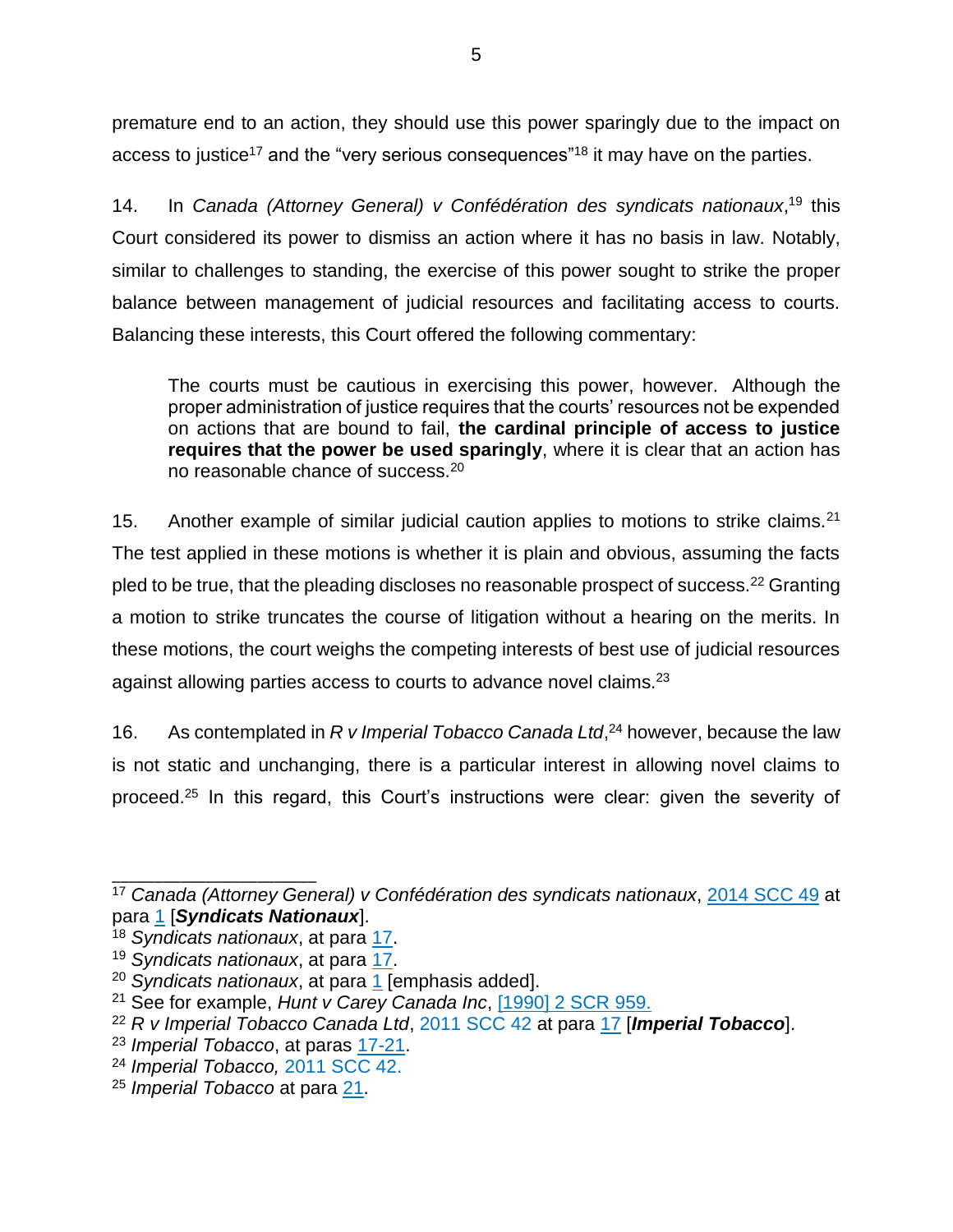truncating a claim at this stage, motions to strike must be granted with care, and courts must err on the side of permitting an arguable claim to proceed to trial.<sup>26</sup>

17. The Quebec Court of Appeal grappled with a similar tension in *Acadia Subaru c*  Michaud.<sup>27</sup> Here, the Court considered its power to impose sanctions, up to and including dismissal, on claims that were unfounded or frivolous.<sup>28</sup> Notwithstanding the importance of ensuring efficient use of judicial resources, and especially in light of the early stage of the proceeding in this case, the Court was guided by the "traditional cautiousness" towards dismissing claims completely.<sup>29</sup>

18. Moreover, the Court highlighted its particular role in guarding against the risk that defendants may move to impose sanctions or dismiss claims improperly.<sup>30</sup> Proper access to the courts, as noted by the Court, is a value to be "preserved for both sides of a dispute," and it would be wrong to dismiss an action outright when the alleged abuse of process could have been remedied another way.<sup>31</sup>

19. These examples demonstrate a clear recognition by the courts that the discretion to end claims prematurely, without addressing the merits of the allegations, is a blunt and powerful instrument that ought to be used sparingly with a mind to access to justice.

20. While each of these examples contemplate different powers with different legal tests, the similar thread running through them is the balancing exercise between effective use of judicial resources and ensuring access to courts. Similarly, each power – like the test for public interest standing – engages with the potential for a severe and premature termination of an action without a hearing on its merits. Unlike the test for public interest standing, however, each of these discretionary powers is accompanied by a strong judicial statement about the cautionary manner in which the power should be exercised.

<sup>26</sup> *Imperial Tobacco* at para [21.](https://canlii.ca/t/fmhcz#par21)

<sup>27</sup> [2011 QCCA 1037](https://canlii.ca/t/flr0s) [*Acadia Subaru*].

<sup>28</sup> *Acadia Subaru*, at paras [22-](https://canlii.ca/t/flr0s#par22)24.

<sup>29</sup> *Acadia Subaru*, at para [30.](https://canlii.ca/t/flr0s#par30)

<sup>30</sup> *Acadia Subaru*, at para [30.](https://canlii.ca/t/flr0s#par30)

<sup>31</sup> *Acadia Subaru*, at para [30.](https://canlii.ca/t/flr0s#par30)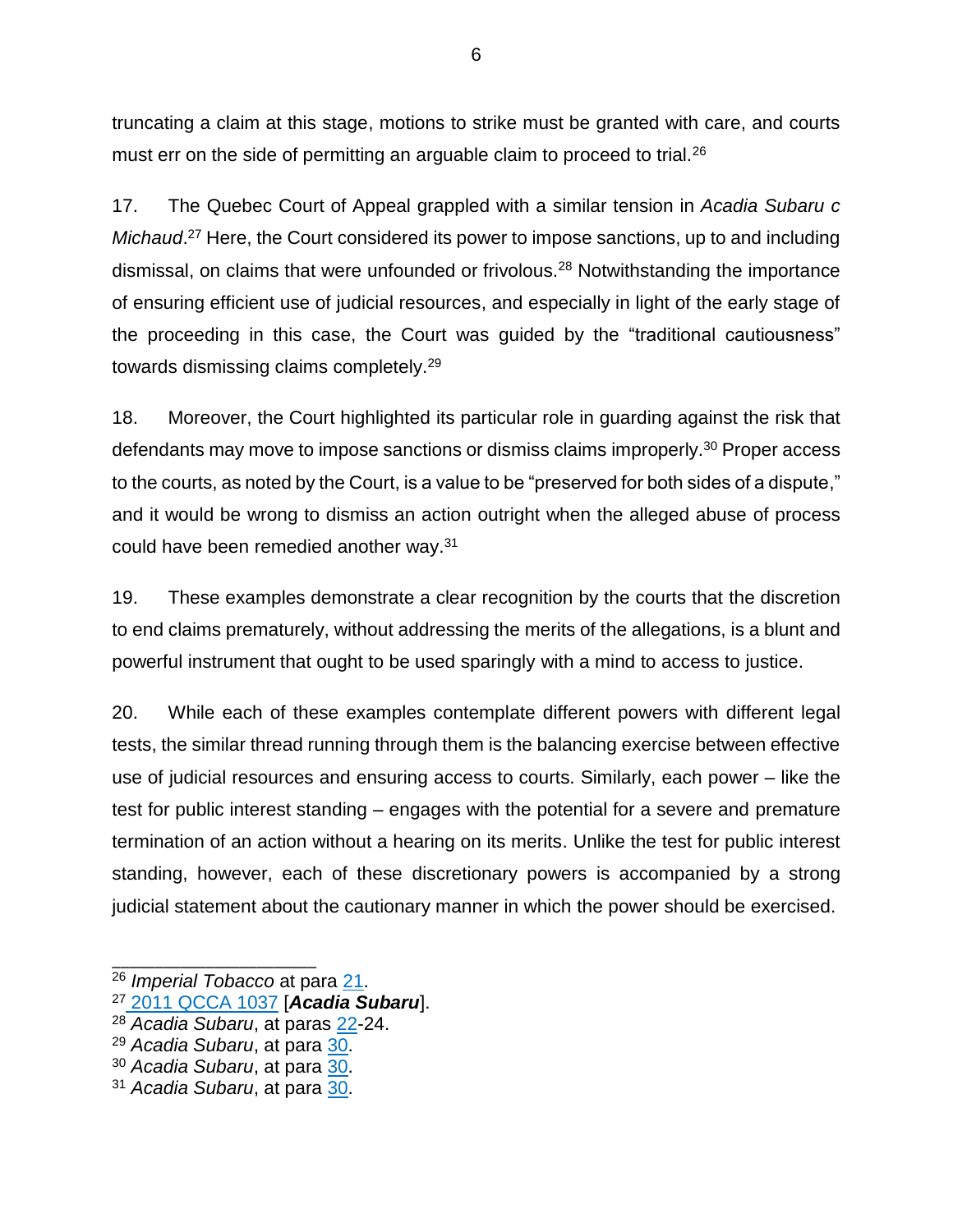21. Not only would similar direction with respect to denying public interest standing bring some alignment with other judicial powers, but it would also be consistent with the manner in which the test for public interest standing developed before the Federal Court and Federal Court of Appeal on applications for judicial review. Recently, in *Lukács v Canada (Transportation Agency),* <sup>32</sup> the Federal Court of Appeal affirmed that the discretion to deny standing on a preliminary motion should be "exercised sparingly – and explicitly."<sup>33</sup>

22. Moreover, this approach aligns with the objectives that have informed the application of the test since *Downtown Eastside*. In *Delta Air Lines Inc v Lukács*, <sup>34</sup> for example, this Court held that "[t]he whole point [of public interest standing] is for the court to use its discretion, where appropriate, to allow more plaintiffs through the door … the objective is to hear from the plaintiffs or complainants "with most at stake".<sup>35</sup>

23. The test for public interest standing is a blunt and powerful instrument that can end claims prematurely, without addressing the merits of the allegations. To account for the powerful nature of this instrument, and in order to be alive to the realities faced by the marginalized and equity-seeking groups whose interests are often represented by public interest litigants, courts must exercise their discretion to deny public interest standing sparingly and only in the clearest of cases.

## <span id="page-17-0"></span>**C. The mere existence of parallel litigation is not determinative of standing**

24. For the purposes of assessing public interest standing, where potentially parallel legal proceedings exist, the court should consider a non-exhaustive list of factors to determine whether the proposed action is a reasonable and effective way to bring the

\_\_\_\_\_\_\_\_\_\_\_\_\_\_\_\_\_\_\_\_\_\_\_\_ <sup>32</sup> [2021 FCA 141](https://www.canlii.org/en/ca/fca/doc/2021/2021fca141/2021fca141.html?resultIndex=1&framed=false) [*Lukács*].

<sup>33</sup> *Lukács*, at para [33,](https://canlii.ca/t/jgzjx#par33) citing *Apotex Inc v Canada (Governor in Council)*, [2007 FCA 374](https://www.canlii.org/en/ca/fca/doc/2007/2007fca374/2007fca374.html) at para [13-](https://canlii.ca/t/1v0hs#par13)14.

<sup>34</sup> [2018 SCC 2](https://www.canlii.org/en/ca/scc/doc/2018/2018scc2/2018scc2.html?autocompleteStr=2018%20scc%202&autocompletePos=1) [*Delta*].

<sup>35</sup> *Delta*, at para [18.](https://canlii.ca/t/hpv4d#par18)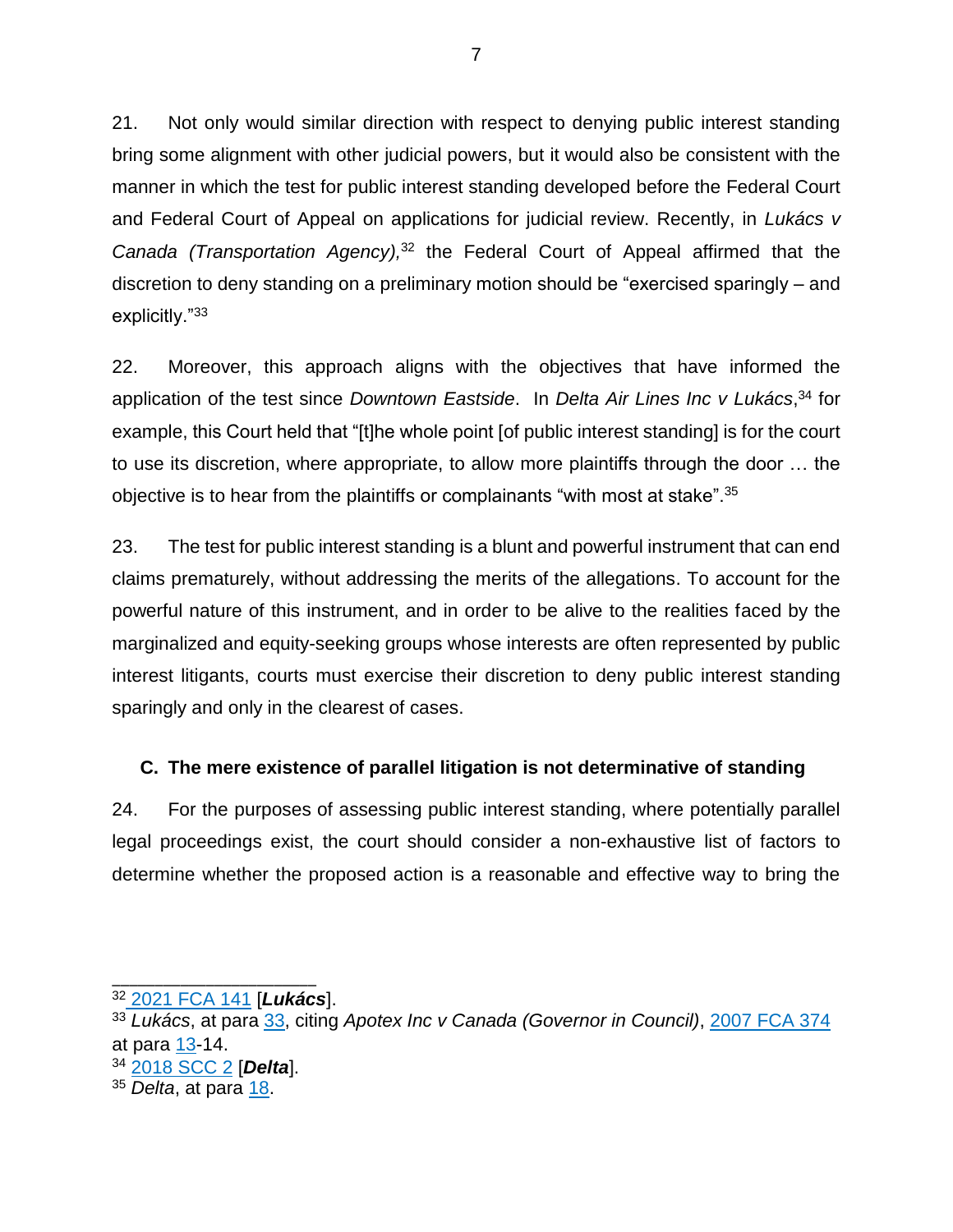issue before the court.<sup>36</sup> The fact that another legal proceeding appears to raise similar legal issues should not be treated as dispositive.<sup>37</sup>

25. In *Downtown Eastside*, this Court directed that a court may consider the jurisdiction in which the parallel proceeding is commenced, $38$  the legal issue and the perspective from which it is raised,<sup>39</sup> whether there are other litigation management strategies to ensure the efficient use of judicial resources, $40$  and the scope of the legal challenge. $41$ 

26. Further, in *Downtown Eastside*, as a factor in this assessment, this Court considered the practical realities facing sex workers. Those considerations included the likelihood that other plaintiff sex workers would be in a position to advance a claim similar to the one brought by the proposed public interest litigant.<sup>42</sup>

27. The Coalition submits that this list of factors should be non-exhaustive. In addition to the considerations set out in *Downtown Eastside*, courts should also consider whether the parallel proceeding is an accessible and meaningful means of addressing the rights and interests of the particular client community in question.

28. What is accessible and meaningful will take colour from the nature of the parallel proceeding and the particular characteristics and needs of the community being represented by the proposed public interest litigant.

29. Applying this factor to the case at hand, and without commenting on the particular outcome that should be reached in this case, this factor would invite the court to consider how and to what extent the parallel class proceeding facilitated both procedural access to justice and substantive results for the class members<sup>43</sup> As instructed by this Court in

<sup>36</sup> *Downtown Eastside*, at para [63.](https://canlii.ca/t/fss7s#par63)

<sup>37</sup> *Downtown Eastside*, at paras [63](https://canlii.ca/t/fss7s#par63) and [67.](https://canlii.ca/t/fss7s#par67)

<sup>38</sup> *Downtown Eastside*, at para [64.](https://canlii.ca/t/fss7s#par64)

<sup>39</sup> *Downtown Eastside*, at para [64.](https://canlii.ca/t/fss7s#par64)

<sup>40</sup> *Downtown Eastside*, at para [64.](https://canlii.ca/t/fss7s#par64)

<sup>41</sup> *Downtown Eastside*, at para [68.](https://canlii.ca/t/fss7s#par68)

<sup>42</sup> *Downtown Eastside*, at para [67.](https://canlii.ca/t/fss7s#par67)

<sup>43</sup> *AIC Limited* at para [24.](https://canlii.ca/t/g2bhl#par24)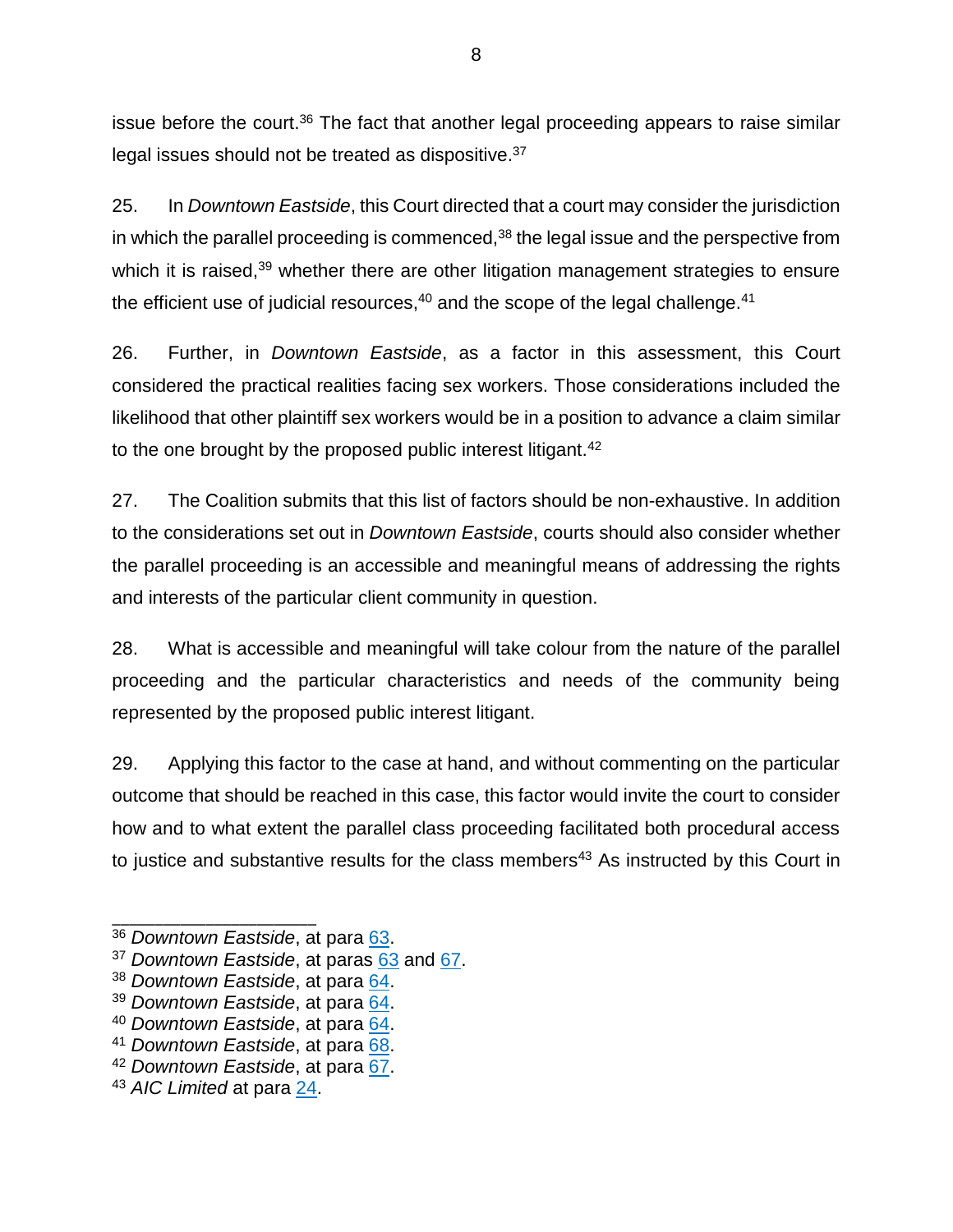*AIC Limited v Fischer*, access to justice in the context of class actions includes consideration of both fair processes and access to just and effective remedies if the claims are established.<sup>44</sup>

30. Necessarily, this assessment must be alive to the myriad of actual barriers faced by marginalized and equity-seeking groups. These barriers shape the kinds of litigants and legal issues that come before the courts.<sup>45</sup> Courts must consider the full matrix of factors that impact the manner and extent to which litigants can commence and sustain legal challenges.

31. In the event that litigants are able to sustain the legal challenge to completion, courts must further consider the kinds of remedies available to them and whether those meaningfully address the allegation raised. <sup>46</sup> For example, some class action proceedings achieve effective outcomes, and some do not. In *Welsh v Ontario*, <sup>47</sup> Justice Perrell noted the limitations of the proposed settlement in that it failed to provide remedies to class members for discrimination in a variety of forms, deficiencies in service delivery, and violations of dignity.<sup>48</sup>

32. Therefore, a fulsome case by case assessment of non-exhaustive factors is required to determine whether a claim is a reasonable and effective means of bringing the issues before the court. The fact that another legal proceeding exists that appears to raise similar legal issues should not be treated as dispositive.

\_\_\_\_\_\_\_\_\_\_\_\_\_\_\_\_\_\_\_\_\_\_\_\_ <sup>44</sup> *AIC Limited* at para [24.](https://canlii.ca/t/g2bhl#par24)

<sup>45</sup> *AIC Limited* at para [31.](https://canlii.ca/t/g2bhl#par31)

<sup>46</sup> Reem Bahdi, ["Arabs, Muslims, Human Rights, Access to Justice and Institutional](https://www.canlii.org/en/commentary/doc/2018CanLIIDocs132?zoupio-debug&framed=false#!fragment//(hash:(chunk:(anchorText:)  [Trustworthiness: Insights from Thirteen Legal Narratives"](https://www.canlii.org/en/commentary/doc/2018CanLIIDocs132?zoupio-debug&framed=false#!fragment//(hash:(chunk:(anchorText:) (2018) 96 Can Bar Rev 74. <sup>47</sup> [2018 ONSC 3217](https://www.canlii.org/en/on/onsc/doc/2018/2018onsc3217/2018onsc3217.html) [*Welsh* **ONSC**], overturned on appeal, [2019 ONCA 41,](https://www.canlii.org/en/on/onca/doc/2019/2019onca41/2019onca41.html) on the issue of class counsel fees. <sup>48</sup> *[Welsh](https://www.canlii.org/en/on/onsc/doc/2018/2018onsc3217/2018onsc3217.html)* ONSC at para 80.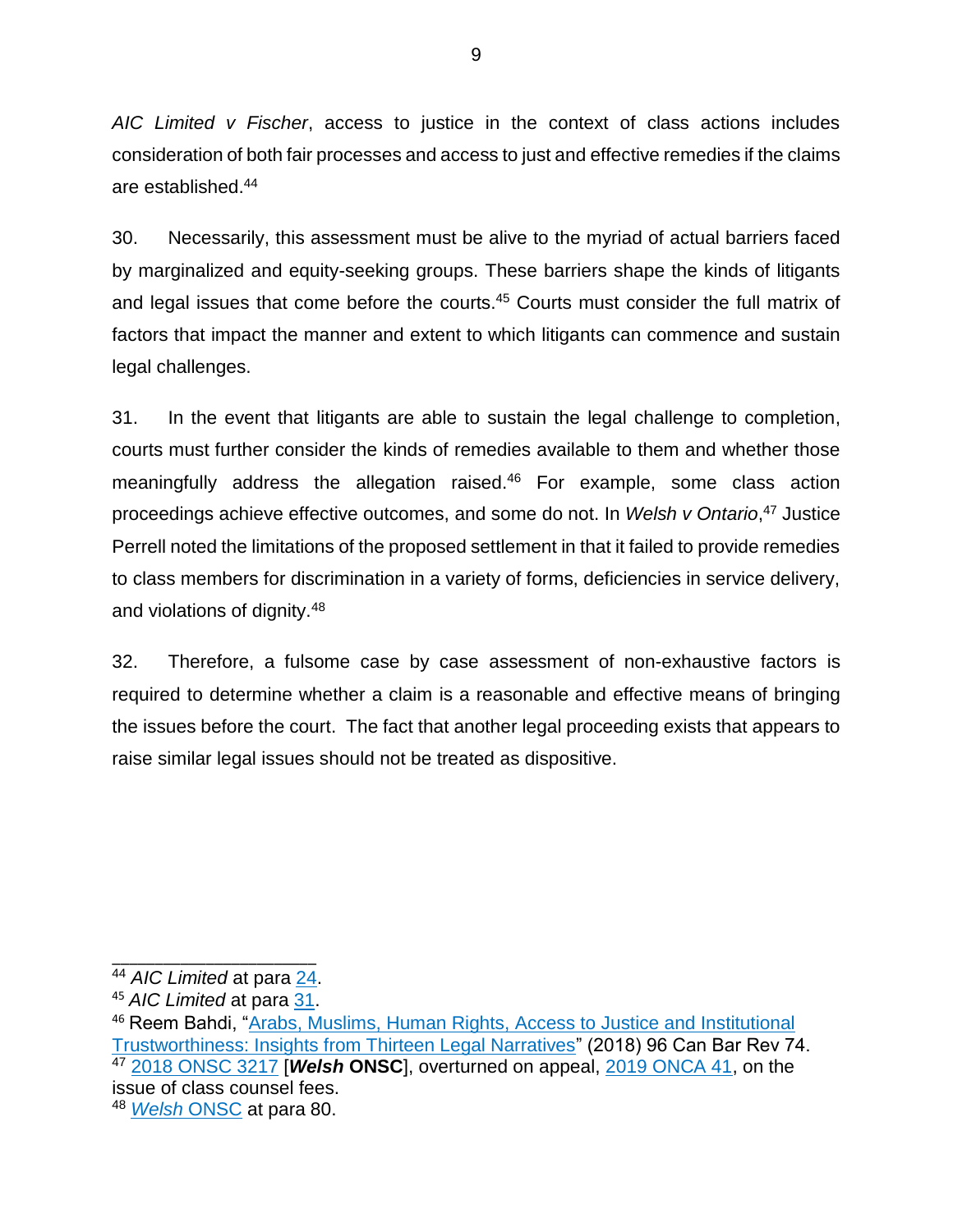## PART IV - SUBMISSIONS ON COSTS

<span id="page-20-0"></span>33. The Coalition does not seek costs and asks that costs not be awarded against them.

## **PART V - ORDER**

<span id="page-20-1"></span>34.The Coalition makes no submissions on the ultimate order to be made.

ALL OF WHICH IS RESPECTFULLY SUBMITTED this 3rd day of December, 2021.

Per:

Mariam Shanouda Jessica De Marinis

Counsel for the Interveners

Advocacy Centre for Tenants Ontario, ARCH Disability Law Centre, Canadian Environmental Law Association, Chinese and Southeast Asian Legal Clinic, HIV & AIDS Legal Clinic Ontario, and South Asian Legal Clinic Ontario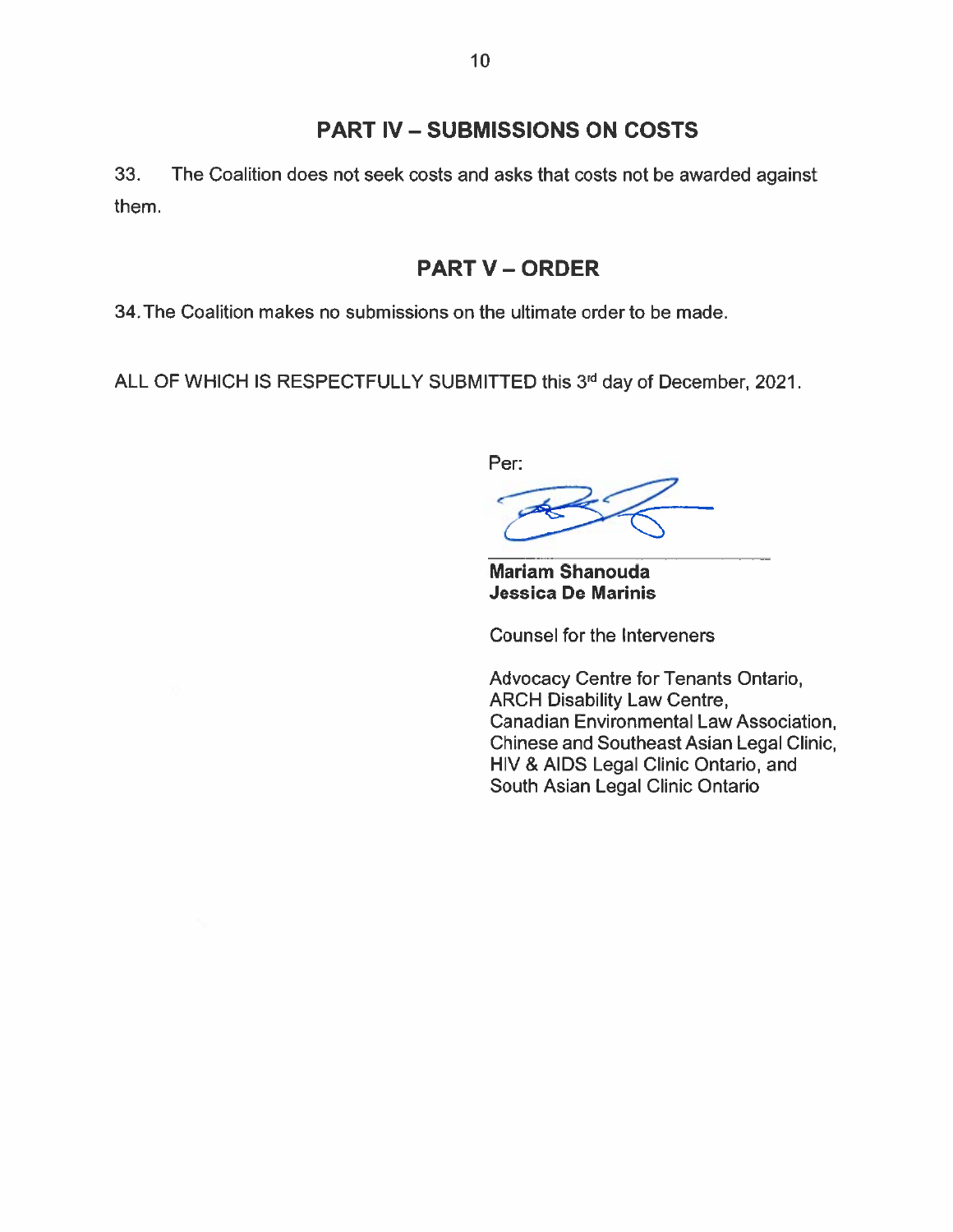## **PART VII – AUTHORITIES**

## <span id="page-21-1"></span><span id="page-21-0"></span>**Caselaw**

| No. | <b>Authority</b>                                                                                                   | Paragraph<br><b>Reference</b> |
|-----|--------------------------------------------------------------------------------------------------------------------|-------------------------------|
| 1.  | AIC Limited v Fischer, 2013 SCC 69 (CanLII)                                                                        | 7, 29, 30                     |
| 2.  | Acadia Subaru c Michaud, 2011 QCCA 1037 (CanLII)                                                                   | 17, 18                        |
| 3.  | Apotex Inc v Canada (Governor in Council), 2007 FCA 374                                                            | 33                            |
| 4.  | Canada (Attorney General) v Confédération des syndicats<br>nationaux, 2014 SCC 49 (CanLII)                         | 13, 14                        |
| 5.  | Canada (Attorney General) v Downtown Eastside Sex Workers<br>United Against Violence Society, 2012 SCC 45 (CanLII) | 1, 6, 12,<br>24, 25, 26       |
| 6.  | Canadian Doctors for Refugee Care v Canada (Attorney<br>General), 2014 FC 651 (CanLII)                             | 8                             |
| 7.  | Council of Canadians with Disabilities v British Columbia<br>(Attorney General), 2020 BCCA 241 (CanLII)            | 12                            |
| 8.  | Delta Air Lines Inc. v Lukács, 2018 SCC 2 (CanLII)                                                                 | 22                            |
| 9.  | Eldridge v British Columbia (Attorney General), [1997] 3 SCR 624<br>(CanLII), (1997) 151 DLR (4th) 577             | 8                             |
| 10. | Hunt v Carey Canada Inc, [1990] 2 SCR 959 (CanLII), (1990) 74<br>DLR (4th) 321                                     | 15                            |
| 11. | Lavoie v Canada, 2002 SCC 23 (CanLII)                                                                              | 8                             |
| 12. | Lukács v Canada (Transportation Agency), 2021 FCA 141<br>(CanLII)                                                  | 21                            |
| 13. | Ontario (Attorney General) v G, 2020 SCC 38 (CanLII)                                                               | 7, 8                          |
| 14. | R v Imperial Tobacco Canada Ltd., 2011 SCC 42 (CanLII)                                                             | 15, 16                        |
| 15. | R v Mabior, 2012 SCC 47 (CanLII)                                                                                   | 8                             |
| 16. | Tanudjaja v Canada (Attorney General), 2014 ONCA 852<br>(CanLII)                                                   | 8                             |